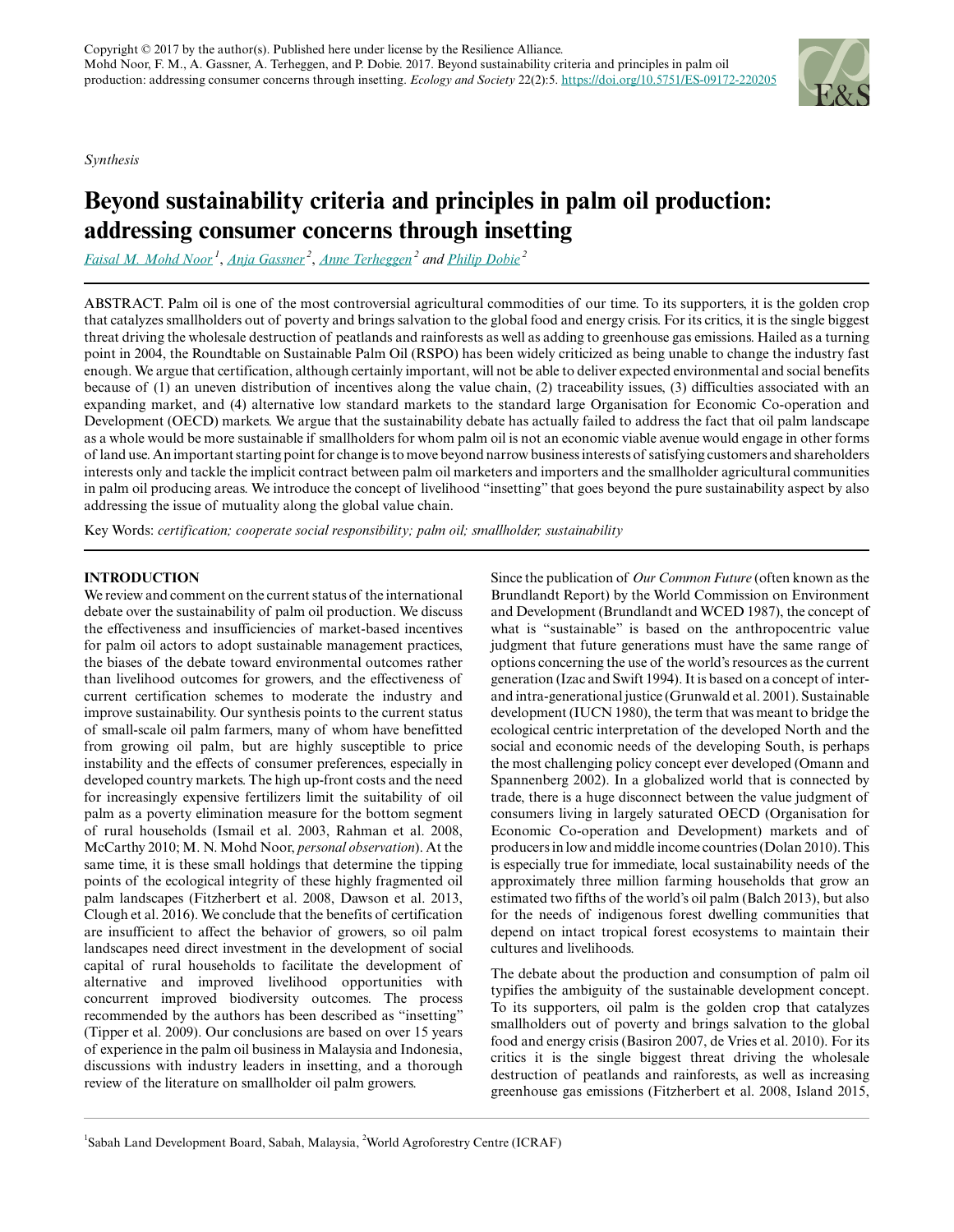Clough et al. 2016, Linder and Palkovitz 2016). In addition, the expansion of oil palm plantations has had considerable impacts on indigenous communities, affecting their rights to land, territories, and natural resources, they have traditionally owned, occupied, or otherwise used (Colchester et al. 2011, Majid Cooke 2012). Ethically concerned consumers and activists have tried to remedy the situation through the introduction of regulations meant to encourage sustainable and socially equitable production (Auld et al. 2008, Balch 2013, Kell 2014). However, these regulations and accompanying certification schemes have had limited effectiveness (Laurance et al. 2010, Levin et al. 2012, Carlson et al. 2013, Butler 2015), especially because there are abundant options for palm oil to be sold into markets in which there are fewer obstacles (Hucal 2015). At the same time, more stringent market standards often shift the burden of compliance to the three million smallholders that depend on oil palm cultivation for their livelihood (Giovannucci and Purcell 2008, Dolan 2010, Blackman and Rivera 2011, Hidayat et al. 2015).

We agree with Omann and Spannenberg (2002) that the socioeconomic and political dimensions of sustainable development have often been neglected. In agricultural production especially, sustainability is often synonymous with increased efficiency of the production, which implies intensification of yield production with less consumption of land, water, and fertilizer (Tilman et al. 2011), rather than sustainability in the economic or social senses. Oil palm, although one of the most efficient oil bearing crops, has also seen the largest expansion in the last decade and is thus often regarded as unsustainable (Fitzherbert et al. 2008, Island 2015, Clough et al. 2016). We build the argument that taking the social and institutional dimensions of the commodity production into account is a necessary precondition for obtaining the desired environmental sustainable outcomes (Omann and Spannenberg 2002, Roche and Jakub 2014).

The process we propose is known as insetting (Tipper et al. 2009), a new term derived as an option to offsetting. Offsetting is the process of providing incentives to communities to take actions that compensate for the damage caused by other parties in different places (Lehmann 2007). The best-known example occurs when communities grow and manage trees that absorb carbon from the atmosphere under a contractual arrangement with parties who wish to compensate for their activities that cause emissions of carbon dioxide elsewhere (Bäckstrand and Lövbrand 2006, Roshetko et al. 2007). Insetting occurs when an interested party, such as a producer of commodities, sets out to bring social benefits directly to a community. It has been shown that investment in community capital can greatly improve people's ability to manage their own lives better, including becoming better managers of their resources, and to be better and more efficient managers of their commodity production while learning how to diversify their income generating opportunities and improve community livelihoods (Roche and Jakub 2014).

We argue that changing the relationship between the poorer communities in oil palm landscapes and the marketers and consumers of the product is a precondition for improving implicit social contracts and then more systematically resolving the considerable sustainability challenges that the world's demand for agricultural commodities create, in particular in developing producer countries and smallholder-dominated landscapes of production.

#### **PALM OIL INDUSTRY AND SUSTAINABILITY ISSUES**

In May 2015, the Roundtable on Sustainable Palm Oil (RSPO) announced a new set of voluntary guidelines, "RSPO+", "aimed at further enhancing the existing standard's requirements on issues such as deforestation, peatland development and indigenous peoples rights" (Butler 2015). This announcement comes in the midst of two other high-profile initiatives, namely the deforestation-free (or zero-deforestation) movement, pledging a commitment from more than 240 vegetable oil buyers, traders, and producers to decouple deforestation from their commodity chains, and the recent "Indonesian palm oil pledge," a high-profile sustainability pact between the Indonesian government and leading oil palm giants operating in Indonesia (Jacobson 2015). These initiatives are the latest developments in an almost 10-yearold dispute about the environmental, social, and local economic impacts of the palm oil industry.

Oil palm is the most productive oil crop in the world with yields per hectare about nine times that of soybean, seven and a half times that of rape seed, and six times that of sunflower oil (Basiron 2007, de Vries et al. 2010). Oil palm's global footprint in terms of total land use is relatively small when compared to other major commodities (Table 1, last column). Although oil palm plantations cover an area only one sixth of the size, for example, of soybean plantations, they have a strong localized effect on unique habitats with more than 80% produced in only two tropical countries: Indonesia and Malaysia (Levin et al. 2012). Although the key environmental and social concerns associated with palm oil, i.e., deforestation, greenhouse gas emissions, loss of biodiversity, water pollution, and soil erosion, are problems common to most large-scale monocultures, oil palm has had an exceptional high area expansion rate, particularly since the 1990s (Table 1), an era that has seen the manifestation of socially and environmentally concerned standards in largely saturated OECD markets (Peattie 2001, Nikoloyuk et al. 2010).

Originally cultivated in colonial Nigeria in the early 1900s, oil palm was first introduced by the Dutch to South East Asia, where the industry underwent rapid industrialization. Ironically, its cultivation was promoted by the Malaysian government as a means to diversify from rubber, another plantation crop that had expanded into primary forest areas (Voon 1981). With the crash of the rubber industry in the late 1950s, oil palm involuntarily became the dominant cash crop in Malaysia and subsequently in Indonesia. The sector employs 3.7 million people in Indonesia and around 600,000 people in Malaysia. The oil palm industry contributed US\$16.8 billion to Malaysia's gross national income (GNI) in 2011, and Indonesia exported over US\$14.5 billion of palm oil related products in 2008 (World Growth 2011, Sime Darby 2014).

An estimated two-fifths of the world's palm oil derives from plantations of fewer than 50 hectares (Balch 2013), which although comparatively large in terms of arable farming, classifies as a smallholding for oil palm. Smallholdings can range from 5-50 hectares. In Africa and Latin America, the majority of producers are smallholders but even in the main producing countries, Indonesia and Malaysia, that are characterized by a large private plantation sector, more than 40% of the area under oil palm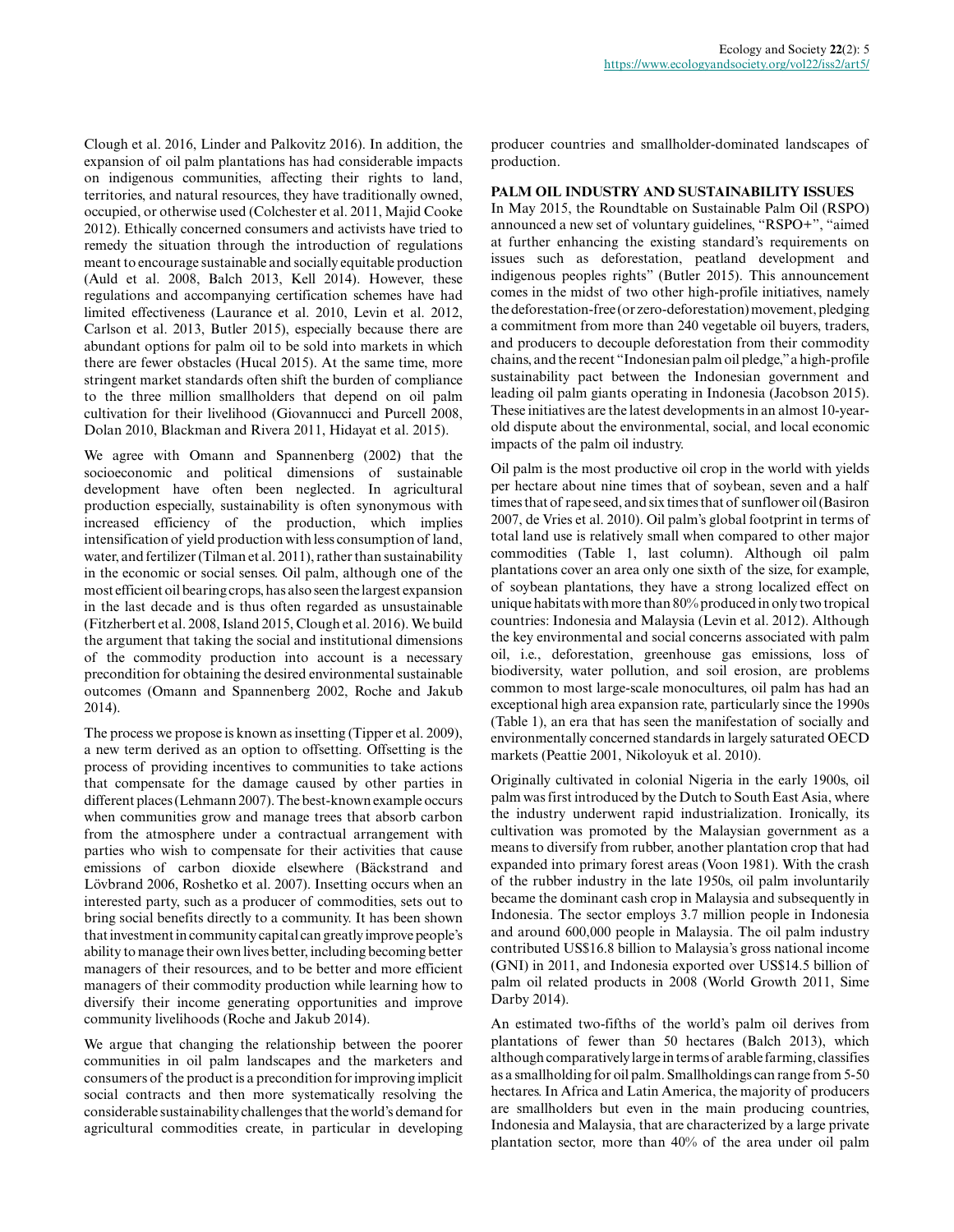|             | 1961-1971 | 1971-1981 | 1981-1991 | 1991-2001 | $2001 - 2011$ | Total area harvested [ha] |  |
|-------------|-----------|-----------|-----------|-----------|---------------|---------------------------|--|
| Soybean     | 26.1      | 68.1      | 8.1       | 39.8      | 34.1          | 103,000,000               |  |
| Seed cotton | 9.4       | $-1.0$    | 1.3       | $-0.5$    | 1.2           | 35,000,000                |  |
| Rapeseed    | 47.3      | 30.2      | 39.7      | 13.0      | 49.1          | 34,000,000                |  |
| Sugar cane  | 24.1      | 23.8      | 23.0      | 10.2      | 29.8          | 25,500,000                |  |
| Oil palm    | $-8.5$    | 23.1      | 37.3      | 63.2      | 53.3          | 16,000,000                |  |
| Coffee      | $-7.0$    | 14.7      | 4.4       | $-2.7$    | $-1.0$        | 10,500,000                |  |
| Cocoa       | 0.5       | 9.6       | 14.7      | 25.8      | 39.8          | 10,000,000                |  |
| Rubber      | 26.9      | 9.5       | 18.7      | 14.3      | 29.7          | 10,000,000                |  |
| Bananas     | 32.8      | 3.5       | 18.5      | 22.5      | 23.5          | 5,000,000                 |  |
| Tobacco     | 9.4       | 10.8      | 15.5      | $-21.2$   | 10.7          | 4,000,000                 |  |
| Tea         | 27.2      | 37.3      | $-5.2$    | 5.8       | 35.9          | 3,000,000                 |  |

**Table 1**. Decadal area expansion for a number of plantation commodities (rates expressed as decadal percentage increase). FAOstat (<http://www.fao.org/faostat/en/#home>).

cultivation is managed and owned by smallholders. Smallholders participate in the oil palm value chain in various ways: as independent smallholders, as outgrowers, as associated or schemed smallholders, as well as participants in profit sharing models, with various contractual arrangements, either through governmental agencies or private palm oil companies (Rahman et al. 2008).

Similar to many other cash crops, palm oil is traded at international stock exchanges, in particular the London Stock Exchange. It is for this reason that palm oil has attracted interest from the financial sector as a product for speculative investment (M. A. Teo, *personal communication*). Palm oil is used in 50% of all consumer goods, from lipstick and packaged food to body lotion and biofuels (Economist 2010). The edible oil market is strongly linked to population and income growth. Over recent years, the growing middle class in large emerging economies, most notably China, boosted the overall demand for palm oil through a stronger demand for consumer goods (Corley 2009, Obidzinski et al. 2013). The market share of palm oil depends on its price difference with other vegetable oils (Basiron and Weng 2004, Corley 2009). At present, oil palm represents the largest share of worldwide edible oil production at more than 30%, followed by soybean and rapeseed oil at 28% and 15%, respectively (Abdullah and Wahid 2011). The biofuel feedstock market is closely linked to the price of mineral oil. Its use is essentially driven by policy measures, including tax exemptions, investment subsidies, and obligatory blending mandates for biofuels with mineral fuels (Banse et al. 2008). During the 1990s, the production and use of biofuels grew in several European countries, initially encouraged by the *German Renewable Energy Sources Act* (EEG 2000), and expanded rapidly during the years that followed (Büsgen and Dürrschmidt 2009). The bulk of biofuel mandates continue to come from the EU-27, in which the *Renewables Directive* (2009/28/ EC) required a 20% renewable content by 2020 (European Parliament 2009). This target has been scaled back to the 5-7.5% range in recent months (Lane 2016). Along similar lines, 13 countries in the Americas have mandates or targets in place or under consideration, as do 12 countries in the Asia-Pacific, 11 in Africa and the Indian Ocean, as well as 2 from non-EU countries in Europe (Lane 2016). Demand for palm oil is predicted to double by 2030 and to triple by 2050 (Corley 2009).

The international dimension of production and consumption patterns of globally traded commodities, such as palm oil, can often be a challenge to national governments in producer countries who are often overburdened with balancing local demands for economic growth with global concerns of protecting vital landscapes and cultural spaces (Basiron and Weng 2004, Von Geibler 2013). As a result of weak governance and clashes of vested interests, half of the world's orangutans, which are endemic to the islands of Borneo and Sumatra, have disappeared in the last 20 years (Sandker et al. 2007, Linder and Palkovitz 2016). Likewise, peat swamp forests are being obliterated, and the disappearing forests are endangering the habitat of the pygmy elephant, the clouded leopard, the long-nosed tapir, and many rare birds (Koh and Wilcove 2008, Fitzherbert et al. 2008, Carlson et al. 2013, Butler 2015). Most haze and smog conditions in Indonesia, which have posed severe health threats to Indonesia itself and neighboring countries, have been attributed to the illegal clearing of forested land for oil palm plantations (Varkkey 2013, Gaveau et al. 2014).

Oil palm, despite the often-cited claim that it is the golden crop that lifts people out of poverty (Simeh and Ahmad 2001), is not a very suitable smallholder crop because of its high upfront investment paired with high demands for fertilizer input and intensive labor requirements during the immature stages of the plantation (Ismail et al. 2003, Rahman et al. 2008, McCarthy 2010). In the context of oil palm, the term smallholder can also be misleading because in both Indonesia as well as Malaysia the term is used to describe a private farm that does not need a plantation permit. In Malaysia, the threshold for a smallholder is set at 50 ha and in Indonesia at 25 ha (Kwan 1980, Suryadi 2011). Although smallholders in the context of oil palm are a very mixed group in an economic sense, the majority of smallholders tend to have very small land sizes, below 5 ha (Table 2), poor planting material, low exposure to and understanding of best management practices, and restricted access to cash flow (Ismail et al. 2003, Molenaar et al. 2013). Small land sizes of these farmers combined with low yields and their inability to reinvest in land, trap these farmers into reinforcing cycles of unsustainable management and incomes (Koczberski and Curry 2005, McCarthy 2010, Molenaar et al. 2013). The recent plunge in palm oil prices is having a particularly severe effect on the livelihoods of these farmers and their ability to maintain minimum standards on their fields (M. N. Mohd Noor, *personal observation*). At the same time, it is these small holdings that determine the tipping points of the ecological integrity of these highly fragmented oil palm landscapes (Fitzherbert et al. 2008, Dawson et al. 2013).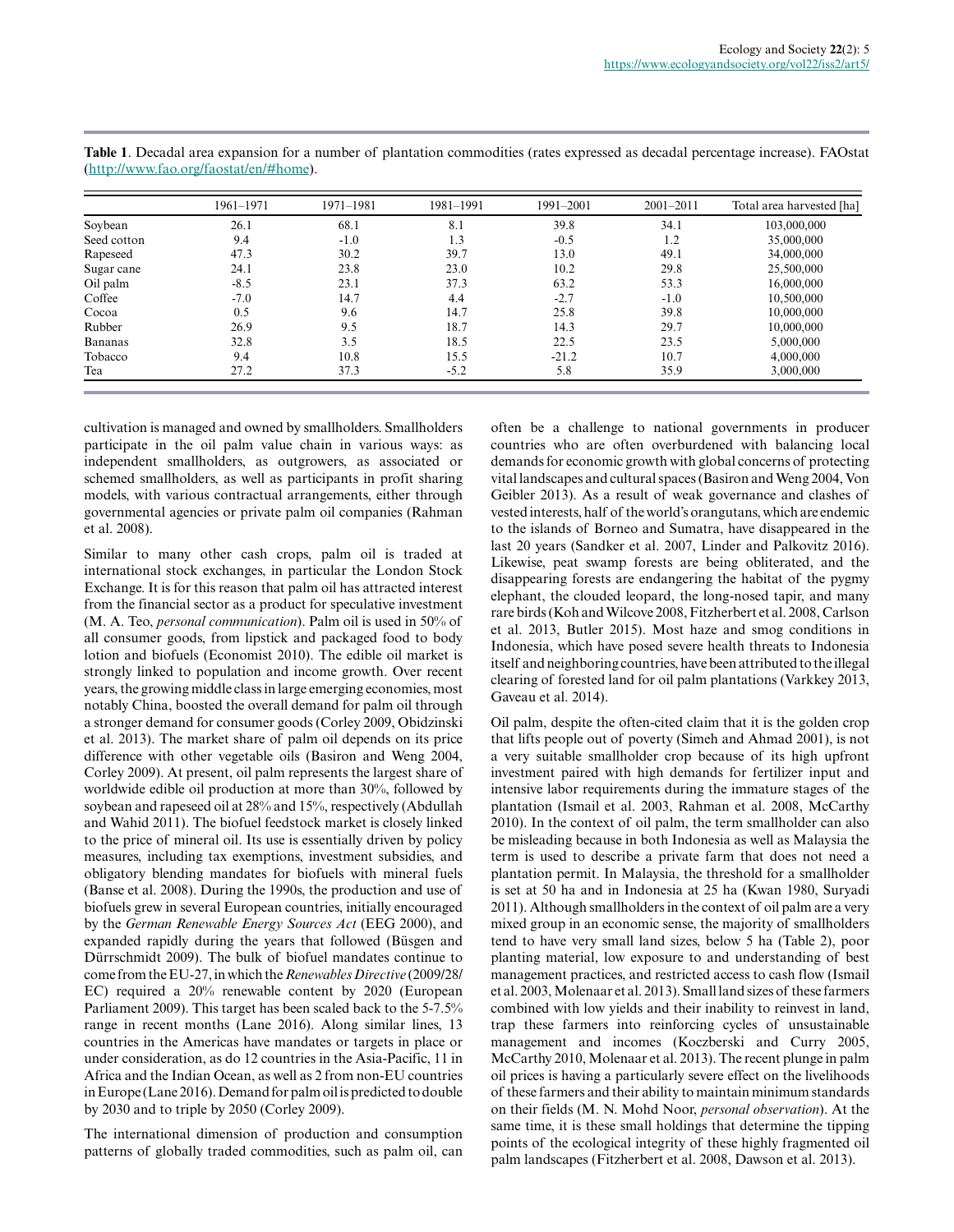| Average size of holding Type of smallholder<br>(hectare) |                                           | Region                                      | Country   | Reference<br>Rist et al. 2010              |  |  |
|----------------------------------------------------------|-------------------------------------------|---------------------------------------------|-----------|--------------------------------------------|--|--|
| 2                                                        | Nucleus estate and smallholder<br>schemes | Indonesia                                   | Indonesia |                                            |  |  |
| $\overline{4}$                                           | Nucleus estate and smallholder<br>schemes | West New Britain Province Papua New Guninea |           | Koczberski and Curry 2005                  |  |  |
| 5.4                                                      | Nucleus estate and smallholder<br>schemes | Sabah                                       | Malaysia  | M. F. Mohd Noor, unpublished<br>manuscript |  |  |
| 5.7                                                      | Nucleus estate and smallholder<br>schemes | Sabah                                       | Malaysia  | Sutton 2001                                |  |  |
| 5.1                                                      | Independent                               | Pennisular Malaysia                         | Malaysia  | Rahman et al. 2008                         |  |  |
| 6.5                                                      | Independent                               | Sabah and Sarawak                           | Malaysia  | Rahman et al. 2008                         |  |  |
| 1.8                                                      | independent                               | Sumatra                                     | Indonesia | Lee et al. $2014$                          |  |  |
| 2.5                                                      | Nucleus Estate and Smallholder<br>schemes | Sumatra and Kalimantan                      | Indonesia | Molenaar et al. 2013                       |  |  |
| 2.9                                                      | independent                               | Sumatra and Kalimantan                      | Indonesia | Molenaar et al. 2013                       |  |  |
| 2.0                                                      | Nucleus estate and smallholder<br>schemes | Sumatra                                     | Indonesia | Lee et al. $2014$                          |  |  |

**Table 2**. Overview of average land holding sizes (hectare) of smallholder oil palm growers in Indonesia and Malaysia.

## **STANDARDS AND REGULATIONS**

Malaysia and Indonesia have been widely criticized for their alleged failure to manage and control the expansion of oil palm plantations (McCarthy and Zen 2010). In 2004, the establishment of the RSPO, a multistakeholder council that developed the first global voluntary standards for the sustainable production of palm oil, was hailed as a turning point (Schouten and Glasbergen 2011). It has almost 1300 members, including environmental NGOs, social organizations, and banks, as well as various businesses involved in the palm oil trade, including growers, processors, traders, and retailers. The RSPO is regarded as far more successful than similar roundtables on other commodities, such as soybean, sugarcane, cotton, seafood, and beef (Balch 2013). Nevertheless, it has been widely criticized in recent years for not being able to change the industry fast enough and not being effective enough to halt deforestation (Laurance et al 2010, Linder and Palkovitz 2016).

Other than the RSPO standard, there are four additional certification schemes that all have different principles and criteria, namely RSB, ISCC, ISPO, and MSPO ([http://www.](http://www.sustainablepalmoil.org/standards/) [sustainablepalmoil.org/standards/\)](http://www.sustainablepalmoil.org/standards/).

The initial focus of principles and practices of standards (public, private, and global standards alike) were on national regulations regarding consumer health and safety, as well as private standards to coordinate the organization of production along global value chains (Parrilli et al. 2013). Starting in the 1970s, social and ecological impacts of ever increasing global dimensions of production led to a widening of these standards. Global standards, such as voluntary certification schemes and codes of conduct introduced by nongovernmental organizations, gained prominence and were often adopted by private firms (Von Geibler 2013). Voluntary certification schemes are based on two assumptions: (1) that there are sufficient socially and environmentally concerned consumers who will not buy a product from a retailer known to violate the accepted norm or cannot fully account for its palm oil certified traceability or supply chains, and (2) that there are enough consumers who are willing to pay a premium for a product that is produced according to that norm (Auld et al. 2008). It has been argued that national regulatory governance has decreased in importance as a result of growing global interests in a range of ecological and social issues (Büthe 2010).

Regulations of food ingredients, which are part of internationally traded food products, are subjected to several nonbinding and binding agreements, such as the Hazard Analysis Critical Control Point system (HACCP) and the Food Hygiene Standards of the Codex Alimentarius Commission (CAC) of FAO and WHO (<http://www.fao.org/fao-who-codexalimentarius/en/>). The World Trade Organization (WTO) regulates food safety matters through the *Agreement on the Application of Sanitary and Phytosanitary Measures* (SPS Agreement) and the *Agreement on Technical Barriers to Trade* (TBT Agreement). The WTO agreements complement each other and mainly focus on removing obstacles to trade, disguised as health and safety regulations that are not based on scientific evidence. Although the TBT agreement permits mandatory labeling requirements, the regulations are based only on differences in product characteristics and not upon process or production methods (Sheargold and Mitchell 2011).

For biofuels, the WTO does not currently have specific agreements, neither is there any adequate regulation for national biofuel subsidies under the *Subsidies and Countervailing Measures Agreement* (SCM) or the *Agreement on Agriculture* (FAO 2008). Hence, existing regulatory instruments are country specific or stipulated in regional bodies. For the EU, the main regulatory instrument is the *Renewables Directive* (Directive 2009/28/EC). Only biofuels that comply with the current 35% greenhouse gas reduction and the 50% greenhouse gas reduction criterion from 1 January 2017 as compared to mineral oil are allowed. Palm oil biodiesel and hydro-treated vegetable oil from palm oil, currently only fulfill the 35% reduction criteria if methane is captured at palm oil mills through recycling of palm oil mill effluent and empty fruit bundles. In November 2012, the European Commission ruled that a *Renewables Directive*-compliant version of RSPO (i.e., with a greenhouse gas component) would be recognized as a *Renewables Directive* voluntary certification scheme.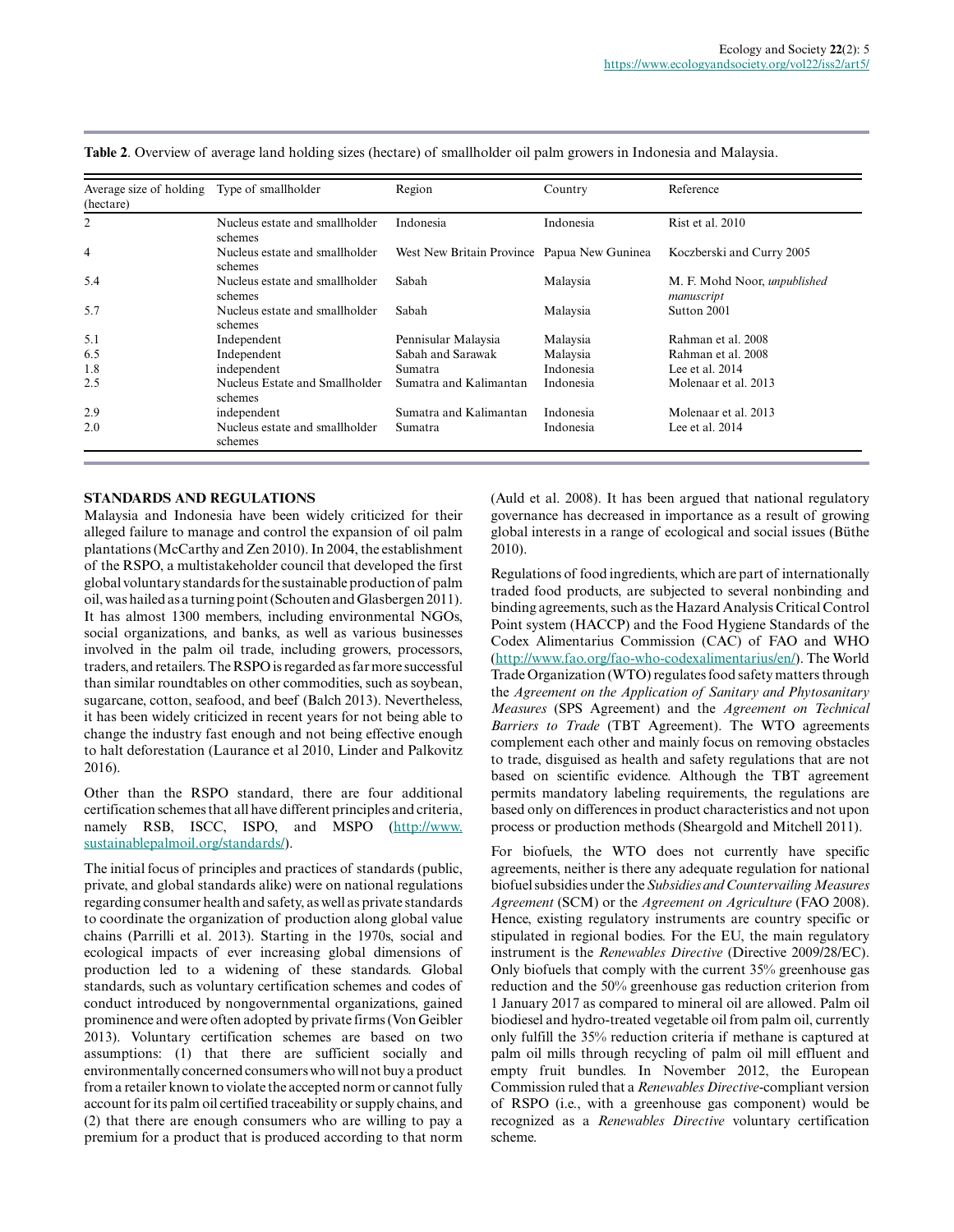International public standards like the SPS and TBT agreement or the directives of the European Union can have a direct influence on the palm oil industry. For example, the inclusion of sustainability criteria in the *Renewables Directive* on the promotion of the use of energy from renewable sources (Directive 2009/28/EC) had severe effects on the use of palm oil in the European biofuel market. The long-disputed concerns about possible adverse health effects of processed palm oil on diets unleashed debates within the EU, leading to various reactions and commitments from both the industry itself as well as national governments (Lam et al. 2009). Environmental lobby groups like Friends of the Earth and Greenpeace have led successful campaigns to influence policy makers and final consumers alike. Western concerns over deforestation and the destruction of the habitat of popular animals, including the orangutan, were the initial focus of these campaigns, but eventually the scope broadened to the impacts on biodiversity, land use, and social conflicts related to palm oil production.

The most recent response to consumer concerns in Europe is the new *Food Information Regulation* (No 1169/2011) that came into force in December 2014, which requires explicit listing on the label of all types of vegetable oil used in food products. Given the negative image of palm oil products in a number of EU countries, the industry is cautiously awaiting the implications of this new law. This is coming amid depressed soybean oil prices, prompting some users to shift to soybean oil and lowering palm oil demand. As a response, the Malaysian government has announced in October 2015 its intention to expand palm oil exports to smaller markets, such as Iran, Kazakhstan, Turkey, and Turkmenistan to reduce dependence on its traditional markets, especially the European market (Tan 2015).

### **SUCCESS AND LIMITATIONS OF CERTIFICATION SCHEMES**

Consumer concerns and activist campaigns have led to a rethinking within the palm oil industry itself. Since 2004, the RSPO certified palm oil (CSPO) accounted for 8.2 million tones (15%) from a total of 150 million tonnes from global production (RSPO 2015*a*). Many retailers made voluntary, time-bound commitments to source 100% certified sustainable palm oil (CSPO) by 2015 (Economist 2010). Some have reached this target, whereas others are using GreenPalm certificates as an interim measure while they work toward sourcing CSPO (RSPO 2015*b*). GreenPalm is a certificate trading program that allows the holder to purchase certificates (but not the actual certified palm oil) from certified growers. The governments of Indonesia and Malaysia have introduced their own sustainability standards. The Indonesian Sustainable Palm Oil (ISPO) is mandatory and aims to ensure that all Indonesian growers conform to higher agricultural standards through a minimum set of best management practices (Obidzinski et al. 2013). It was the first national standard of its kind and other countries have now begun to consider implementing similar standards to ensure sustainable practices among all palm oil producers. Malaysia has launched its own voluntary certification standard MSPO, to overcome growers concerns with the RSPO about differing views of auditors, costly certification charges, and evolving criteria (Sharma 2013).

Despite the above-described efforts by governments and roundtable groups, the European market and consumers are still

pushing for better transparency of palm oil source especially in food (Economist 2010). However, one of the biggest problems of the certification process is the one of traceability (Levin et al. 2012). The value chain for palm oil is notoriously complex, and it is technically difficult to trace individual palm oil back to its sources. It is common practice to mix palm oil supplies from different sources at various stages along the value chain (M. A. Teo, *personal communication*). This is the case particularly where oil palm mills rely on outgrower schemes, which consist of independent smallholder farmers. Therefore, it is largely impossible to trace the oil purchased back to a single source by the end user. As of December 2014, only 14% of the 1821 RSPOcertified supply chain certificate holders can sufficiently document their entire value chain to be linked to sustainable palm oil sources (RSPO 2015*b*).

Compliance with certification standards is also easier for old plantations as opposed to newly established ones. With land becoming scarce, both in Indonesia and Malaysia, new value chain actors are forced to expand into areas that are problematic, not only environmentally but also socially (Andersen et al. 2016). Between 1990 and 2010, Kalimantan (Indonesia) has seen a massive expansion of oil palm areas into forests. According to Carlson et al. (2013), 47% of the new plantations are established on primary forests, 22% on logged over forests, and 21% on agroforests. Expansions in Sarawak (Malaysia) have shown that between 2005 and 2010 alone just under two-thirds of the 350,000 ha of peat swamp were opened up (SarVision 2011).

Given the complexity of the palm oil value chain it is easier and more cost effective for companies that own and control their own value chain, from plantations to refineries, to adhere to palm oil standards. Although these vertically integrated companies have the largest market share in the European market and thus the largest incentive to be RSPO compliant, globally they are the exception rather than the norm. In producer countries, very few oil palm plantations actually invest in downstream processing because of the high operational costs and the relatively small profit margins of refinery mills compared to the crude palm oil processing mill. In 2011, Malaysia counted a total of 426 palm oil mills but only 56 refineries (Malaysia Productivity Corporation 2014). Companies that concentrate on the production of crude palm oil need to offset the additional costs required to meet the stringent requirements of the RSPO through a price premium. According to Mongabay (Butler 2014), growers could expect an average of 1.2% premiums since 2008, but this is far short of the expected 10% sought when the first certified palm oil began shipping. This creates an uneven distribution of the associated certification costs and benefits along the value chain. Although retailers can market their cooperative efforts in environmental sustainability and use it to gain higher market shares, the low premiums paid to the growers do not necessarily offset the higher production costs that are associated with certification schemes (Levin et al. 2012). Small farm operators in particular lack both capital and technical expertise and suffer from insufficient economies of scale to make certification economically viable to them (Colchester et al. 2011).

Already in 2008, Giovannucci and Purcell warned that the new market requirements for certification of sustainable palm oil could effectively lead to eliminating smallholders and the poor from the value chain. Aware that the standards and procedures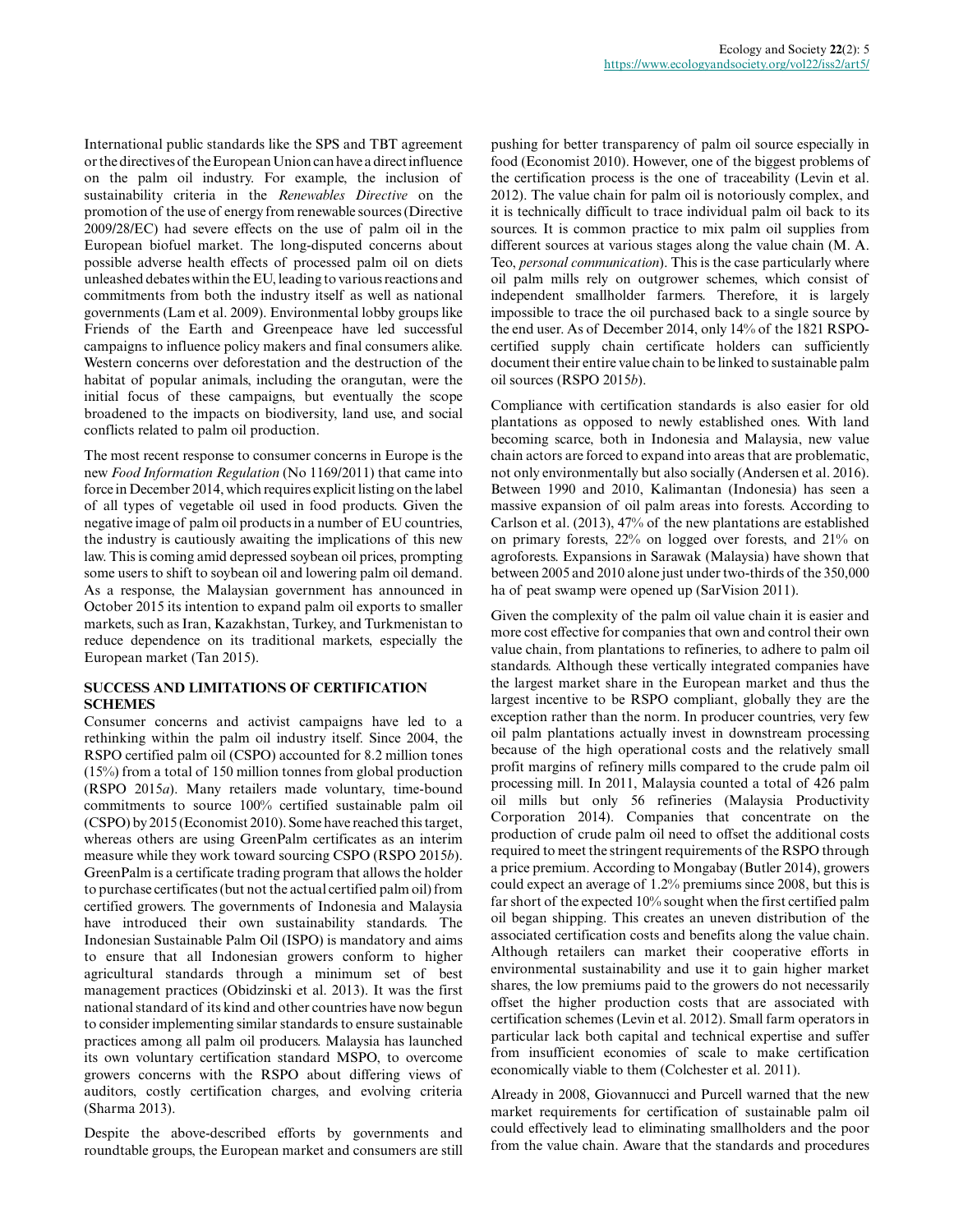| Sector                   | China | France | Germany | India | Indonesia      | Italy | Malaysia       | Pakistan | UK  | <b>USA</b> |
|--------------------------|-------|--------|---------|-------|----------------|-------|----------------|----------|-----|------------|
| Banks/Investors          |       |        |         |       |                |       |                |          | 2   | C          |
| Consumer Goods           | 4     | 32     | 65      | 4     | 3              | 4     |                | 2        | 50  | 22         |
| Manufacturers            |       |        |         |       |                |       |                |          |     |            |
| Environmental/           |       |        |         |       | $\overline{4}$ |       | 4              |          | 5   | 10         |
| <b>Conservation NGOs</b> |       |        |         |       |                |       |                |          |     |            |
| Individuals              |       |        |         |       |                |       | $\overline{c}$ |          |     |            |
| Oil Palm Growers         |       |        |         |       | 55             |       | 24             |          | 3   |            |
| Organizations            | 4     | 43     | 69      | 14    | 16             | 11    | 31             |          | 51  | 20         |
| Palm Oil Processors/     | 6     |        | 20      | 32    | 28             | 4     | 43             |          | 16  | 17         |
| Traders                  |       |        |         |       |                |       |                |          |     |            |
| Retailers                |       | 10     | 6       |       |                |       |                |          | 12  |            |
| Social/Developmental     |       |        |         |       | 3              |       | 2              |          |     |            |
| NGOs                     |       |        |         |       |                |       |                |          |     |            |
| Grand Total              | 14    | 93     | 161     | 50    | 109            | 19    | 108            | 3        | 139 | 73         |

**Table 3**. Roundtable on Sustainable Palm Oil members by country and sector (RSPO 2014).

of the RSPO were ill-suited to smallholders, the RSPO set up a task force on smallholders, which through several years of consultation has allowed the RSPO to elaborate on revised standards designed for both smallholders in schemes contractually linked to specific mills and for the group certification of independent smallholders (Colchester et al. 2011). As of September 2015, six initiatives globally comprising more than 9000 smallholders have achieved group certification, supported by approximately one million Euro funded through the RSPO Smallholders Support Fund (RSPO 2015*c*). Although it is a great achievement, it remains a drop in the bucket considering that approximately 3 million smallholders grow oil palm worldwide (Balch 2013). It also demonstrates the substantial investments smallholders need to implement certification standards (Levin et al. 2012). The actual benefits of certification to smallholder livelihoods have been widely disputed (Bacon 2008, Giovannucci and Purcell 2008, Dolan 2010, Blackman and Rivera 2011, Hidayat et al. 2015). Although the RSPO does have a specific criteria for "growers and millers to contribute to local sustainable development where appropriate," unlike Fairtrade it is mainly concerned with issues of sustainability and not of not of growers livelihood (RSPO 2013).

Moreover, growers and retailers that are targeting markets with little interest in sustainably sourced palm oil have very few reasons to change their production systems given alternative low-standard markets to the standard intensive OECD markets (Hucal 2015). This is well reflected in the uneven distribution of RSPO members across consumer countries in which most manufacturers are largely from the EU or the USA (Table 3). Ethically concerned consumers prevail in OECD markets with high GDP per capita incomes, whereas emerging markets in China and India with far lower per capita incomes are yet to see the formation of equally concerned consumers (Nikoloyuk et al. 2010). It has yet to be seen whether and in what form an impact due to emerging markets with less standard intensive value chains might be on the palm oil industry. Evidence from the timber and cassava industries in Gabon and Thailand, respectively, shows that Chinese-driven value chains were less concerned about standards (i.e., product, process, and environmental standards) than value chains driven by European lead firms (Kaplinsky et al. 2010).

### **LIVELIHOOD INSETTING**

Smallholders are an important segment of the global palm oil value chain. They are responsible for two fifths of global palm oil production (Balch 2013). At a local scale many oil palm estates are dependent on smallholders to ensure efficient operation of palm oil mills and diversification of production risks (Rahman et al. 2008). The smallholder segment is quite complex, including in the major palm oil producing states of Malaysia and Indonesia. In simplified terms, there are three kinds of smallholders: those who are directly contracted by large estates, produce for the estates, and might receive investment and management support from them; independent smallholders who sell to mills either directly or through agents; and, smallholders contracted to large estates who keep some independent production. Contract farming provides the smallholder with greater production efficiency, income stability, market security, and access to capital (credit) and technological advances (Echánove and Steffen 2005). Thus from an agronomic perspective, it can be considered more sustainable because it supports intensification. However, it does come at the price of loss of autonomy (Dolan 2010, Echánove and Steffen 2005). Also, a number of studies have pointed out that the livelihood outcomes of contract farming are highly variable and depend strongly on farmers ability to negotiate favorable contract conditions as well as the investors support during planting stage (McCarthy 2010, McCarthy and Zen 2010). In general, investors engage with smallholders simply as a means to access land and labor. Social responsibilities beyond provision of plantation infrastructure are largely absent (Sutton 2001).

Smallholder farmers often give up land to plant oil palm, find the labor requirements onerous, especially in the first years after planting, and find the needs of the trees great in terms of fertilizer and management (M. N. Mohd Noor, *personal observation*). Farmers, who have transformed land to oil palm, find themselves trapped in a monoculture system with few opportunities to shift to other forms of agriculture and inadequate knowledge of how to maximize their income without simply looking for opportunities to expand their plantations further (Ismail et al. 2003, Rahman et al. 2008, McCarthy 2010). Fertilizer prices have already risen sharply since much smallholder oil palm was planted, and further price increases and continued volatility of the oil palm market could quickly make oil palm a much less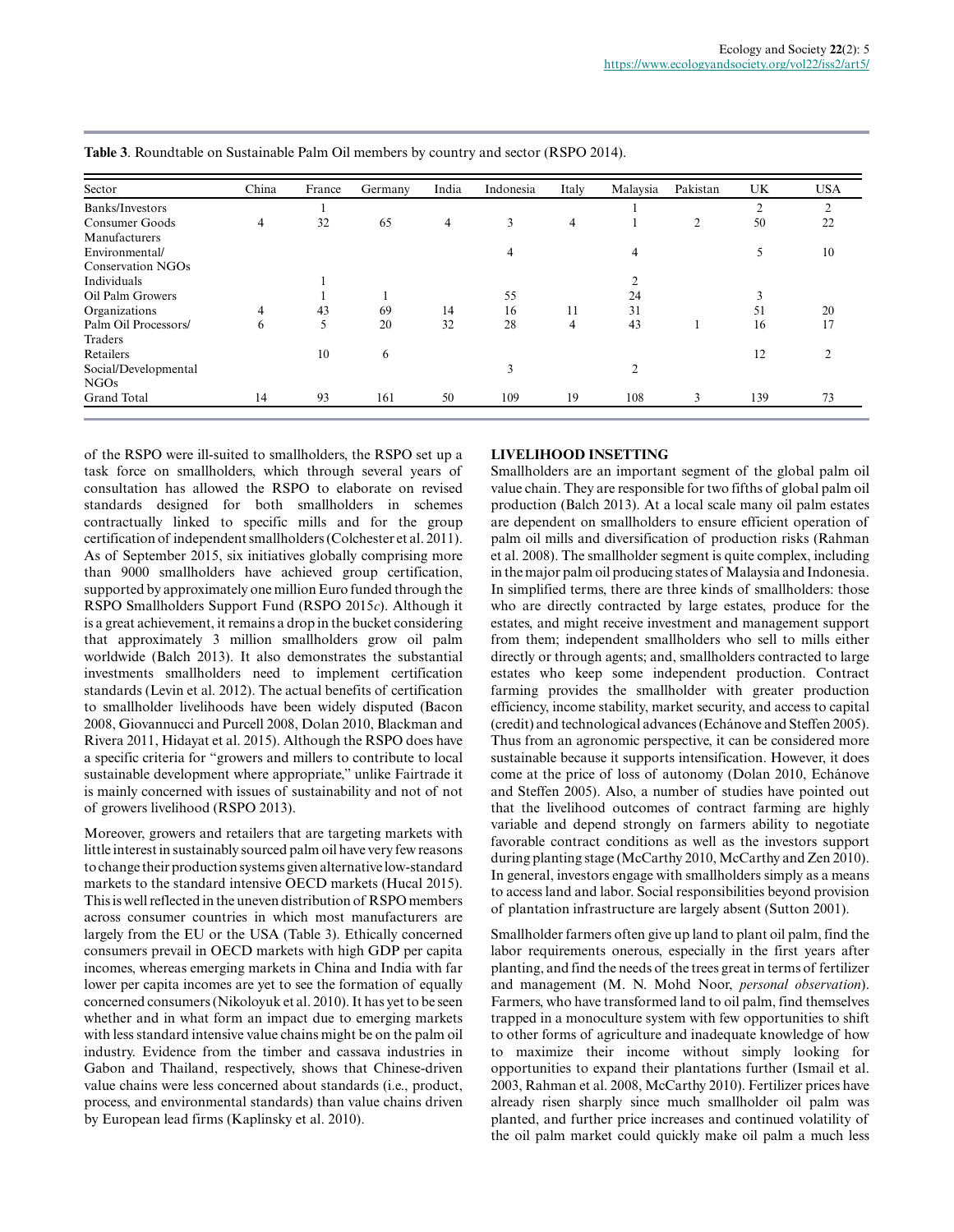attractive smallholder crop (Ghazoul 2015). There is a great need to help smallholders to meet the international and national standards for oil palm production and to develop capacities to diversify their options for livelihood.

A number of forward-thinking companies outside of the oil palm industry have started to explore a new approach to address the sustainability of their production through efforts to bring direct benefits to smallholder producers. The new approach is called insetting. Insetting originated as an alternative to climate change offsetting and describes the process of sourcing opportunities for mitigation activities outside the immediate confines of the company's boundary, by identifying and supporting actions that are of relevance (and benefit) to the company's upstream stakeholders (Tipper et al. 2009). For practical purposes, it can be thought of as partnership with local communities that live in the sourcing landscapes of the companies to jointly achieve a lower ecological footprint.

What makes insetting projects distinctively different from conventional offsetting projects is that in the case of offsetting a company will typically finance an offset project through a different party. There is no interaction between the parties except for the financing arrangement. In the case of insetting, the company itself gets involved by providing incentives to local communities or customers or suppliers to mitigate environmental or social impacts. This way the mitigation activities become internalized into the activities of the company (Tipper et al. 2009, Smedley 2015). Although offsetting can be effective in dealing with issues at a global level with a great environmental homogeneity (such as greenhouse gases and ozone depleting gases in the atmosphere), it does not work for impacts at a local scale: the loss of a specific ecosystem service or livelihood option cannot be mitigated by restoring it somewhere else.

Currently the majority of insetting initiatives are aimed at delivering environmental benefits, such as carbon sequestration, protecting and restored natural ecosystems, and improving water quality (Smedley 2015). In the light of the current oil palm debate, we would like to introduce a different angle to insetting: livelihood insetting, in which the aim is to strengthen social and human capital. Here, the company sets out to bring social benefits directly to the community by investing in both social and human capital, either directly through its policies and rewarding practices or through partnerships with other stakeholders in that landscape. Livelihood insetting is based on the concept of mutuality. To give an example, the founder of Mars Incorporated, Forrest E. Mars, Sr. included mutuality as one of the business principles of his company. He prioritized the promotion of a mutuality of service and benefits across every stakeholder that comes into contact with the business: from farmers and suppliers to consumers, commercial partners, and even to competitors over the need to serve shareholders (Badger 2014). There have been a number of companies following suit including IKEA and Danone. It has been demonstrated that investment in community capital can greatly improve people's ability to manage their own lives better, which includes becoming better managers of their resources and better and more efficient managers of their commodity production while learning how to diversify their income generating opportunities and improve community livelihoods (Roche and Jakub 2014).

Although opportunity costs have often been cited as the main obstacle for land-use diversification in the oil palm growing landscapes (Clough et al. 2016), more nuanced analysis that take into account the limitations of smallholder-managed fields do not support this argument (Ismail et al. 2003; M. N. Mohd Noor, *personal observation*). Land-use diversification in oil palm landscapes is mainly hampered by the lack of access to adequate physical and institutional infrastructure (M. N. Mohd Noor, *personal observation*). Whereby oil palm growers are directly linked to a network of densely distributed and easily accessible palm oil mills, without any statutory body involved, landowners that produce other crops often rely on themselves for marketing their produce (Voon 1981). Additional barriers to new agribusiness ventures are limited options for financing these agricultural investments. Generally, banks and finance companies are less inclined to the financing of small-scale agricultural food production mainly because of the higher risk and the longer payback period of such projects (Molenaar et al. 2013).

Identifying attractive livelihood options for smallholders, for whom oil palm is not a pathway out of poverty, and developing market structures that support the economic viability of these options, demands new forms of landscape governance. It requires both integration and intersectoral approaches with oil palm actors playing an instrumental part. The processes are difficult, time-consuming, and require new relationships to be built among very different policy networks, academic disciplines, and administrative agencies (Shannon and Schmidt 2002). Although agricultural diversification is stated as one of the pillars of the agricultural master plan for Malaysia, there is a disconnect in the institutional reality, with cash crops, food crops, and natural resources located within relatively autonomous policy sectors supported by separate government bureaus, organizational mandates, and territoriality (M. N. Mohd Noor, *personal observation*). Arbitrary grouping of administrative functions under different departments and ministries further accentuates structural barriers (Jantarasami et al. 2010).

Although the international palm oil industry and the big producers should be able to deliver insetting services to the smallholders contracted to big estates, a variety of commercial, NGO, and government activities will be needed to bring services to the independent smallholders. The Sabah Forestry Department has been promoting the cultivation of fast growing, indigenous timber species, such as Laran (*Neolamarckia cadamba*) and Binuang (*Octomeles sumatrana*) on private land. Preliminary growth trials have been very promising, with profitability being comparable to that of palm oil (Lee et al. 2005). Despite a very attractive market prospect for these trees, their wood is used for veneer and pencils, the lack of market structures and financial support systems during the long gestation periods of about 12 years, make these trees not a viable option for most smallholders. In Brazil, NATURA, a major Brazilian cosmetics company that relies heavily on palm oil, in collaboration with Embrapa, the Brazilian national agricultural research agency, and CAMTA, a farmer's cooperative, have started to integrate oil palm with cacao, despite the general perception that palm oil is not suitable for intercropping. Oil palm yields are reported to be higher than in same-aged conventional monoculture systems, while cacao yields are promising as well (Miccolis et al. 2014). Since 2005, global cacao prices have increased on average by 27% (ICCO 2015).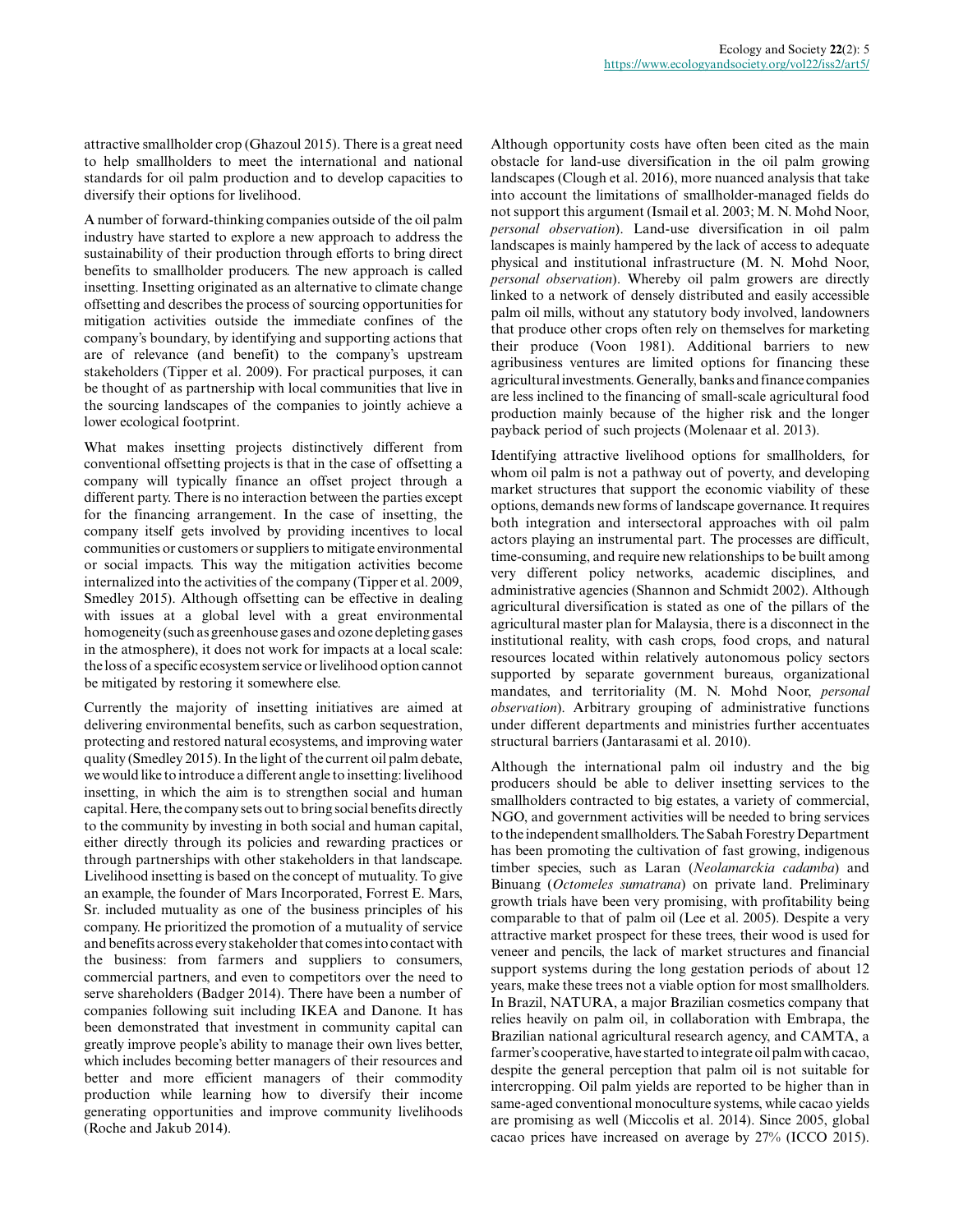Over-reliance on West Africa beans, which is notorious for severe structural problems, is putting the coca and chocolate industry at a potential risk (Squicciarini and Swinnen 2016).

It could be argued that insetting is nothing new. Sustainability and social activism has been spreading to supply-chain management for some time, and many business corporate social responsibility (CSR) activities could be described as insetting. However, livelihood insetting describes a form of CSR that has matured from a narrowly defined CSR whereby activities were add-ons to the business as usual, to an actual shift in the business model itself aiming to create values for all the participants in its business ecosystems (Tencati and Zsolnai 2009).

#### **Discussion and Conclusion**

The RSPO has been instrumental in catalyzing a global dialogue between oil palm producers, traders, and consumers about environmental and social issues along the oil palm value chain (Kell 2014, Butler 2015). Its success can be counted by the number of RSPO members, the volumes of CSPO produced, and the number of certified supply chains, but in an ever-expanding market that is rapidly spreading its production into new areas and new forested countries, these successes seem to be little more than a Red Queen's race. Despite commitments to zero deforestation and sourcing of 100% certified sustainable palm oil certification, roundtable initiatives have yet to achieve industry-wide adoption rates in light of small price premiums, commodity characteristics (nondifferentiation), and political challenges within the main producing countries (Butler 2014, Ghazoul 2015, Jacobson 2015). Although consumer concerns and activist campaigns have been successful in constraining the use and access of conventionally produced palm oil to the European market, sustainability issues still emerge as a factor for market access in India and China, the main markets driving the global demand for oil (Hucal 2015).

Unlike other major oil commodities, palm oil is grown by more than 3 million smallholders living in middle or lower income countries, contributing to an estimated two-fifths of the world's palm oil (Balch 2013). Despite the often cited claim that oil palm is the golden crop that lifts people out of poverty (Simeh and Ahmad 2001), small land sizes paired with unsustainable management and resulting low yields keep a significant number of farmers at low profit margins (Ismail et al. 2003, Rahman et al. 2008, McCarthy 2010). Unfavorable farming contracts and loss of autonomy over their land restricts a large number of smallholders to oil palm only, making them vulnerable to production and price shocks (McCarthy 2010, McCarthy and Zen 2010, Cahyadi and Waibel 2016).

Effectiveness of nonstate governance of natural resources in the form of public-private partnership or self-regulatory approaches through volunteer commitments of the agro-industrial sector have been widely discussed (Nikoloyuk et al. 2010). There is no doubt that certification schemes are one of the most innovative policy designs of the last half century (Cashore et al. 2005), but because their legitimacy is built on an ethically conscious demand side of global value chains, critics argue that their effectiveness to modify on-the-ground practices are highly limited because the environmental and social outcomes of a value chain are strongly driven by locally embedded strategic coalitions reflecting regime interests, state capacities, and business agendas (McCarthy et al. 2012).

Although oil palm certification standards have been criticized for not being inclusive enough for smallholder oil palm growers (Giovannucci and Purcell 2008), we argue that the sustainability debate has actually failed to address the fact that oil palm landscape on a whole would be more sustainable if smallholders, for whom palm oil is not an economic viable avenue, would engage in other forms of land use. An important starting point for change is to move beyond narrow business interests of satisfying customers and shareholders interests only and to tackle the implicit contract between palm oil marketers and importers on the one hand and the smallholder agricultural communities in oil palm producing areas on the other hand. The palm oil industry has to internalize what has become common knowledge to the worlds' leading companies: that long-term financial success goes hand in hand with social responsibility, environmental stewardship, and corporate ethics (Kell 2014). In 2007, Mars Incorporated launched a research program called the "Economics of Mutuality" to recognize that value creation is more effective and sustainable when all parts of the value chain are considered. The research program reflects Mars' understanding that investing in the human capital of communities in their sourcing landscapes leads to higher productivity and profit for themselves (Roche and Jacob 2014).

Insetting is not simply a different packaging of CSR, it is a new way of doing business directly linked to the industry's core interest: increasing productivity. The livelihood insetting approach we propose aims at improving smallholders' livelihoods and welfare while increasing and diversifying their options for income generation. This will result in the diversification of farming systems, with concomitant benefits in terms of ecosystems services. Farmers with diverse livelihoods are more resilient in terms of fluctuating global prices as well as climate shocks (Kremen and Miles 2012). Farmers who are happier and better off are more likely to produce high palm oil yields than farmers who eke out a marginal existence (Reardon and Vosti 1995). There have been a number of recent studies that have shown that investing in on-farm productivity alone will not support social mobility, but that in fact a diverse livelihood portfolio is needed to drive agricultural productivity (Ellis 2009, Wanjala and Muradian 2013).

Investing directly into the human capital of oil palm landscapes, the farmers that grow one of the most successful and one of the most demanded ingredients of human diets today, goes beyond the interest of individual companies. Malaysia and Indonesia are both middle-income countries with an impressive track record of economic gains and poverty reduction. However, the rural poor still account for two thirds of poor households and the Gini coefficient has not substantially improved over the last two decades (EPU 2014). Although both governments have made substantial investments into a variety of agricultural schemes to improve the livelihood of rural people, the only crop that has succeeded is oil palm (Voon 1981). The oil palm industry has proven that they are uniquely effective in making human effort productive through effectively linking smallholders into global value chains. Capitalizing on their expertise to develop value chains for alternative land-based products would make oil palm truly the "golden" crop.

A new initiative on insetting will not solve all of the challenges in the oil palm industry. We have thoroughly explored the issues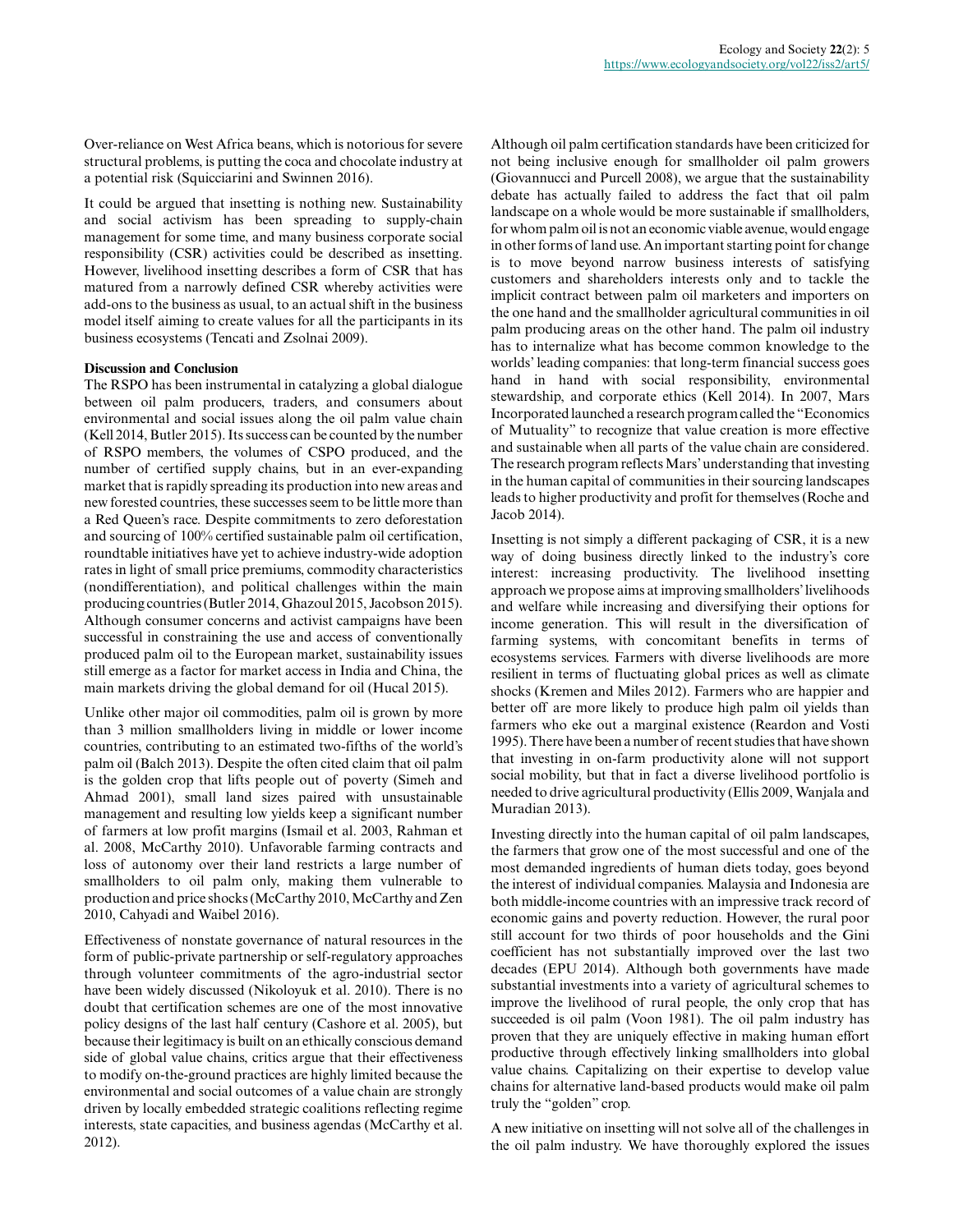involved and argue that a well-established industry has the capacity and capital to tackle them. The smallholders, including people who have recently moved into a rapidly changing and evolving industry require greater attention from the industry overall and from the international community if they are to play their part in ensuring that a truly environmentally, economically, and socially sustainable oil palm industry emerges from this time of turbulent change.

*Responses to this article can be read online at:* [http://www.ecologyandsociety.org/issues/responses.](http://www.ecologyandsociety.org/issues/responses.php/9172) [php/9172](http://www.ecologyandsociety.org/issues/responses.php/9172)

#### **Acknowledgments:**

*This paper is a result of the Oil Palm Sentinel Landscape Project funded through the CGIAR Program on Forest, Trees and Agroforestry. We are also thankful to the support provided by the Sabah Land Development Board.*

### **LITERATURE CITED**

Abdullah, R., and M. B. Wahid. 2011. World palm oil supply, demand, price and prospects: focus on Malaysian and Indonesian palm oil industry. *Oil Palm Industry Economic Journal* 11:13-25.

Andersen, A. O., T. B. Bruun, K. Egay, M. Fenger, S. Klee, A. F. Pedersen, L. M. L. Pedersen, and V. S. Villanueva. 2016. Negotiating development narratives within large-scale oil palm projects on village lands in Sarawak, Malaysia. *Geographical Journal* 182(4):364-374. [http://dx.doi.org/10.1111/geoj.12181](http://dx.doi.org/10.1111%2Fgeoj.12181)

Auld, G., L. H. Gulbrandsen, and C. L. McDermott. 2008. Certification schemes and the impacts on forests and forestry. *Annual Review of Environment and Resources* 33:187-211. [http://](http://dx.doi.org/10.1146%2Fannurev.environ.33.013007.103754) [dx.doi.org/10.1146/annurev.environ.33.013007.103754](http://dx.doi.org/10.1146%2Fannurev.environ.33.013007.103754)

Bäckstrand, K., and E. Lövbrand. 2006. Planting trees to mitigate climate change: contested discourses of ecological modernization, green governmentality and civic environmentalism. *Global Environmental Politics* 6(1):50-75. [http://dx.doi.org/10.1162/](http://dx.doi.org/10.1162%2Fglep.2006.6.1.50) [glep.2006.6.1.50](http://dx.doi.org/10.1162%2Fglep.2006.6.1.50)

Bacon, C. M. 2008. Confronting the coffee crisis: can fair trade, organic, and specialty coffees reduce small-scale farmer vulnerability in northern Nicaragua? *In* C. M. Bacon, V. E. Mendez, S. R. Gliessman, D. Goodman, and J. A. Fox, editors. *Confronting the coffee crisis: fair trade, sustainable livelihoods and ecosystems in Mexico and Central America*. University Press Scholarship Online. [http://dx.doi.org/10.7551/mitpress/9780262](http://dx.doi.org/10.7551/mitpress/9780262026338.003.0007)-[026338.003.0007](http://dx.doi.org/10.7551/mitpress/9780262026338.003.0007)

Badger, II, S. M., editor. 2014. Exploring mutuality. *Brewery Journal* Freuds, London, UK. [online] URL: [http://www.freuds.](http://www.freuds.com/sites/default/files/brewery-journal-three_0.pdf) [com/sites/default/files/brewery-journal-three\\_0.pdf](http://www.freuds.com/sites/default/files/brewery-journal-three_0.pdf)

Balch, O. 2013. Sustainable palm oil: how successful is RSPO certification? *Guardian,* 4 July. [online] URL: [http://www.](http://www.theguardian.com/sustainable-business/sustainable-palm-oil-successful-rspo-certification) [theguardian.com/sustainable-business/sustainable-palm-oil-successful](http://www.theguardian.com/sustainable-business/sustainable-palm-oil-successful-rspo-certification)[rspo-certification](http://www.theguardian.com/sustainable-business/sustainable-palm-oil-successful-rspo-certification) 

Banse, M., H. van Meijl, A. Tabeau, and G. Woltjer. 2008. Will EU biofuel policies affect global agricultural markets? *European*

*Review of Agricultural Economics* 35(2):117-141. [http://dx.doi.](http://dx.doi.org/10.1093%2Ferae%2Fjbn023) [org/10.1093/erae/jbn023](http://dx.doi.org/10.1093%2Ferae%2Fjbn023)

Basiron, Y. 2007. Palm oil production through sustainable plantations. *European Journal of Lipid Science and Technology* 109(4):289-295. [http://dx.doi.org/10.1002/ejlt.200600223](http://dx.doi.org/10.1002%2Fejlt.200600223)

Basiron, Y., and C. K. Weng. 2004. The oil palm and its sustainability. *Journal of Oil Palm Research* 16(1). [online] URL: [http://palmoilworld.org/PDFs/Sustainable\\_Production/joprv16n1](http://palmoilworld.org/PDFs/Sustainable_Production/joprv16n1-yusof-palm-oil-sustainability.pdf) [yusof-palm-oil-sustainability.pdf](http://palmoilworld.org/PDFs/Sustainable_Production/joprv16n1-yusof-palm-oil-sustainability.pdf)

Blackman, A., and J. Rivera. 2011. Producer-level benefits of sustainability certification. *Conservation Biology* 25(6):1176-1185. [http://dx.doi.org/10.1111/j.1523-1739.2011.01774.x](http://dx.doi.org/10.1111%2Fj.1523-1739.2011.01774.x) 

Brundtland, G. H. and World Commission on Environment and Development (WCED). 1987. *Our common future*. Oxford University Press, Oxford, UK. [online] URL: [http:/www.un](http://www.un-documents.net/our-common-future.pdf)[documents.net/our-common-future.pdf](http://www.un-documents.net/our-common-future.pdf)

Büsgen, U., and W. Dürrschmidt. 2009. The expansion of electricity generation from renewable energies in Germany: a review based on the Renewable Energy Sources Act Progress Report 2007 and the new German feed-in legislation. *Energy Policy* 37(7):2536-2545. [http://dx.doi.org/10.1016/j.enpol.2008.10.048](http://dx.doi.org/10.1016%2Fj.enpol.2008.10.048) 

Büthe, T. 2010. Private regulation in the global economy: a (P) review. *Business and Politics* 12(3):1-38. [http://dx.doi.](http://dx.doi.org/10.2202%2F1469-3569.1328) [org/10.2202/1469-3569.1328](http://dx.doi.org/10.2202%2F1469-3569.1328) 

Butler, R. A. 2014. Despite falling palm oil price, premium for 'sustainable' product rises. *Mongabay,* 12 February. [online] URL: [http://news.mongabay.com/2014/02/despite-falling-palm-oil-price](http://news.mongabay.com/2014/02/despite-falling-palm-oil-price-premium-for-sustainable-product-rises/)[premium-for-sustainable-product-rises/](http://news.mongabay.com/2014/02/despite-falling-palm-oil-price-premium-for-sustainable-product-rises/) 

Butler, R. A. 2015. Palm oil certification body to establish stronger voluntary standard. *Mongabay,* 8 May. [online] URL: [http://news.](http://news.mongabay.com/2015/05/palm-oil-certification-body-to-establish-stronger-voluntary-standard/) [mongabay.com/2015/05/palm-oil-certification-body-to-establish](http://news.mongabay.com/2015/05/palm-oil-certification-body-to-establish-stronger-voluntary-standard/)[stronger-voluntary-standard/](http://news.mongabay.com/2015/05/palm-oil-certification-body-to-establish-stronger-voluntary-standard/) 

Carlson, K. M., L. M. Curran, G. P. Asner, A. M. Pittman, S. N. Trigg, and J. M. Adeney. 2013. Carbon emissions from forest conversion by Kalimantan oil palm plantations. *Nature Climate Change* 3(3):283-287. [http://dx.doi.org/10.1038/nclimate1702](http://dx.doi.org/10.1038%2Fnclimate1702)

Cashore, B., G. Auld, and D. Newsom. 2005. *Governing through markets: forest certification and the emergence of non-state authority*. Yale University Press, New Haven, Connecticut, USA.

Cahyadi, E. R., and H. Waibel. 2016. Contract farming and vulnerability to poverty among oil palm smallholders in Indonesia. *Journal of Development Studies* 52(5):681-695. [http://](http://dx.doi.org/10.1080%2F00220388.2015.1098627) [dx.doi.org/10.1080/00220388.2015.1098627](http://dx.doi.org/10.1080%2F00220388.2015.1098627)

Clough, Y., V. V. Krishna, M. D. Corre, K. Darras, L. H. Denmead, A. Meijide, S. Moser, O. Musshoff, S. Steinebach, E. Veldkamp, K. Allen, A. D. Barnes, N. Breidenbach, U. Brose, D. Buchori, R. Daniel, R. Finkeldey, I. Harahap, D. Hertel, A. M. Holtkamp, E. Hörandl, B. Irawan, I. N. S. Jaya, M. Jochum, B. Klarner, A. Knohl, M. M. Kotowska, V. Krashevska, H. Kreft, S. Kurniawan, C. Leuschner, M. Maraun, D. N. Melati, N. Opfermann, C. Pérez-Cruzado, W. E. Prabowo, K. Rembold, A. Rizali, R. Rubiana, D. Schneider, S. S. Tjitrosoedirdjo, A. Tjoa, T. Tscharntke, and S. Scheu. 2016. Land-use choices follow profitability at the expense of ecological functions in Indonesian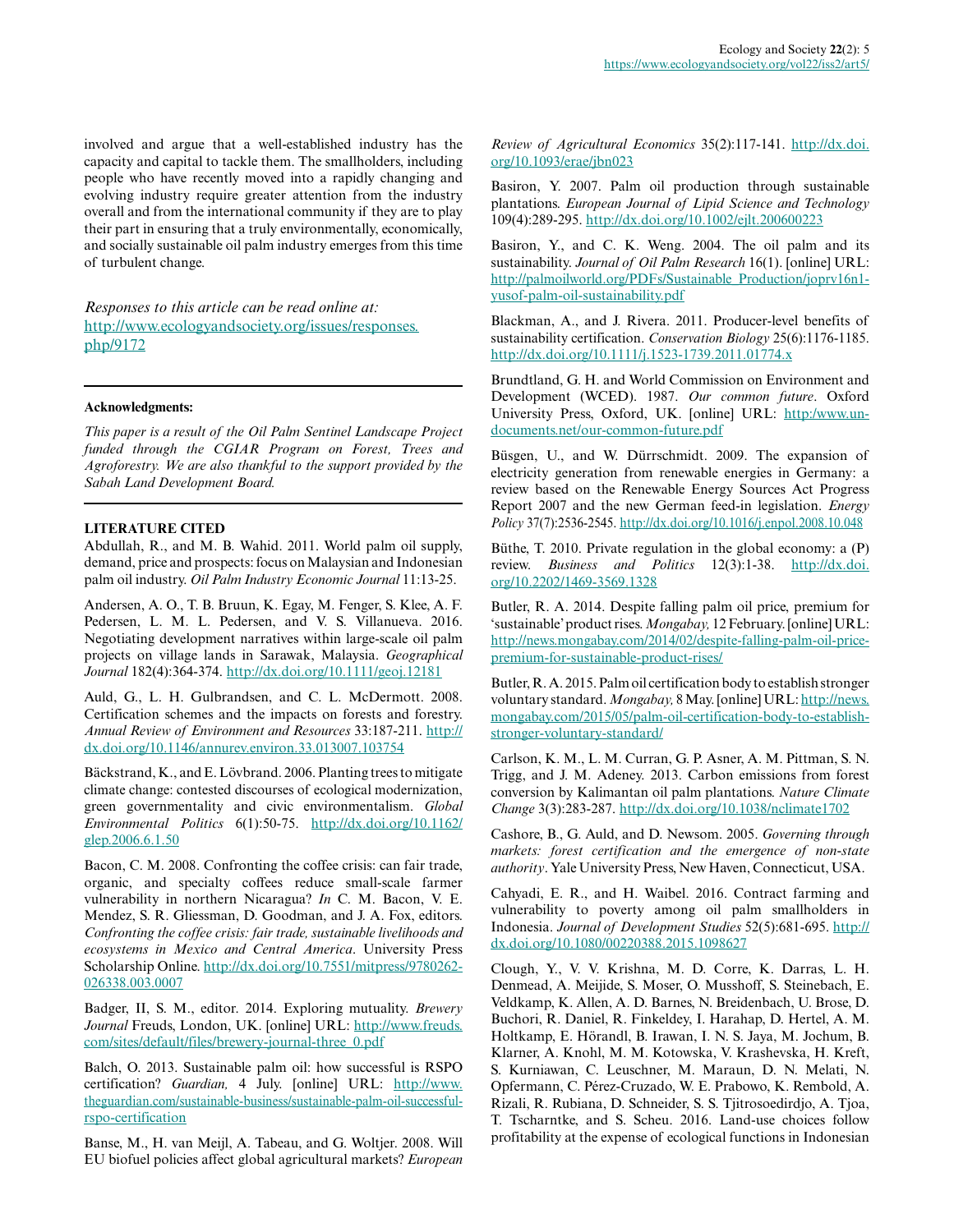smallholder landscapes. *Nature Communications* 7:13137. [http://](http://dx.doi.org/10.1038%2Fncomms13137) [dx.doi.org/10.1038/ncomms13137](http://dx.doi.org/10.1038%2Fncomms13137) 

Colchester, M., S. Chao, J. Dallinger, H. E. P. Sokhannaro, V. T. Dan, and J. Villanueva. 2011. *Oil palm expansion in South East Asia: trends and implications for local communities and indigenous peoples*. Forest Peoples Programme, Moreton-in-Marsh, UK and Perkumpulan Sawit Watch, West Java, Indonesia. [online] URL: [http://www.forestpeoples.org/sites/fpp/files/publication/2011/11/oil](http://www.forestpeoples.org/sites/fpp/files/publication/2011/11/oil-palm-expansion-southeast-asia-2011-low-res.pdf)[palm-expansion-southeast-asia-2011-low-res.pdf](http://www.forestpeoples.org/sites/fpp/files/publication/2011/11/oil-palm-expansion-southeast-asia-2011-low-res.pdf)

Corley, R. H. V. 2009. How much palm oil do we need? *Environmental Science and Policy* 12(2):134-139. [http://dx.doi.](http://dx.doi.org/10.1016%2Fj.envsci.2008.10.011) [org/10.1016/j.envsci.2008.10.011](http://dx.doi.org/10.1016%2Fj.envsci.2008.10.011) 

Dawson, I. K., M. R. Guariguata, J. Loo, J. C. Weber, A. Lengkeek, D. Bush, J. Cornelius, L. Guarino, R. Kindt, C. Orwa, J. Russell, and R. Jamnadass. 2013. What is the relevance of smallholders agroforestry systems for conserving tropical tree species and genetic diversity in circa situm, in situ and ex situ settings? *Biodiversity and Conservation* 22(2):301-324. [http://dx.](http://dx.doi.org/10.1007%2Fs10531-012-0429-5) [doi.org/10.1007/s10531-012-0429-5](http://dx.doi.org/10.1007%2Fs10531-012-0429-5) 

De Vries, S. C., G. W. van de Ven, M. K. van Ittersum, and K. E. Giller. 2010. Resource use-efficiency and environmental performance of nine major biofuel crops, processed by firstgeneration conversion techniques. *Biomass and Bioenergy* 34 (5):588-601. [http://dx.doi.org/10.1016/j.biombioe.2010.01.001](http://dx.doi.org/10.1016%2Fj.biombioe.2010.01.001)

Dolan, C. S. 2010. Virtual moralities: the mainstreaming of Fairtrade in Kenyan tea fields. *Geoforum* 41(1):33-43. [http://dx.](http://dx.doi.org/10.1016%2Fj.geoforum.2009.01.002) [doi.org/10.1016/j.geoforum.2009.01.002](http://dx.doi.org/10.1016%2Fj.geoforum.2009.01.002) 

Echánove, F., and C. Steffen. 2005. Agribusiness and farmers in Mexico: the importance of contractual relations. *Geographical Journal* 171(2):166-176. [http://dx.doi.org/10.1111/j.1475-4959.2005.00157.](http://dx.doi.org/10.1111%2Fj.1475-4959.2005.00157.x) [x](http://dx.doi.org/10.1111%2Fj.1475-4959.2005.00157.x)

Economist. 2010. The campaign against palm oil: the other oil spill. *Economist,* 24 June. [online] URL: [http://www.economist.](http://www.economist.com/node/16423833) [com/node/16423833](http://www.economist.com/node/16423833)

Ellis, F. 2009. Strategic dimensions of rural poverty reduction in sub-Saharan Africa. Pages 47-63 *in* B. Harriss-White and J. Heyer, editors. *The comparative political economy of development: Africa and South Asia*. Routledge, Abington, UK.

Erneuerbare Energien Gesetz (EEG). 2000. Gesetz für den vorrang erneuerbarer (eneuerbare energien gesetz) sowie zur anderung des energiewirtschaftsgesetzes und des mineralolsteuergesetzes. *Bundesgesetzblatt Jahrgang* 2000 Teil I Nr. 13, ausgegeben zu Bonn am 31. März 2000. [online] URL: [http://www.bgbl.de/xaver/](http://www.bgbl.de/xaver/bgbl/start.xav?start=%2F%2F*%5B%40attr_id%3D%27bgbl100s0305.pdf%27%5D#__bgbl__%2F%2F*%5B%40attr_id%3D%27bgbl100s0305.pdf%27%5D__1477364395345) [bgbl/start.xav?start=%2F%2F\\*%5B%40attr\\_id%3D%27bgbl100s0305.](http://www.bgbl.de/xaver/bgbl/start.xav?start=%2F%2F*%5B%40attr_id%3D%27bgbl100s0305.pdf%27%5D#__bgbl__%2F%2F*%5B%40attr_id%3D%27bgbl100s0305.pdf%27%5D__1477364395345) pdf%27%5D#\_bgbl\_%2F%2F\*%5B%40attr\_id%3D%27bgbl100s0305. [pdf%27%5D\\_\\_1477364395345](http://www.bgbl.de/xaver/bgbl/start.xav?start=%2F%2F*%5B%40attr_id%3D%27bgbl100s0305.pdf%27%5D#__bgbl__%2F%2F*%5B%40attr_id%3D%27bgbl100s0305.pdf%27%5D__1477364395345)

European Parliament (EP). 2009. Directive 2009/28/EC of the European Parliament and of the Council of the European Union of 23 April 2009 on the promotion of the use of energy from renewable sources and amending and subsequently repealing Directives 2001/77/EC and 2003/30/EC. *Journal of the European Union*. European Parliament, Brussels, Belgium. [online] URL: [http://eur-lex.europa.eu/legal-content/en/ALL/?uri=CELEX%](http://eur-lex.europa.eu/legal-content/en/ALL/?uri=CELEX%3A32009L0028) [3A32009L0028](http://eur-lex.europa.eu/legal-content/en/ALL/?uri=CELEX%3A32009L0028) 

Fitzherbert, E. B., M. J. Struebig, A. Morel, F. Danielsen, C. A. Brühl, P. F. Donald, and B. Phalan. 2008. How will oil palm expansion affect biodiversity? *Trends in Ecology and Evolution* 23 (10):538-545. [http://dx.doi.org/10.1016/j.tree.2008.06.012](http://dx.doi.org/10.1016%2Fj.tree.2008.06.012) 

Food and Agriculture Organization of the United Nations (FAO). 2008. *The state of food and agriculture: biofuels: prospects, risks and opportunities*. Food and Agriculture Organization, Rome, Italy. [online] URL: [http://www.fao.org/docrep/011/i0100e/](http://www.fao.org/docrep/011/i0100e/i0100e00.htm) [i0100e00.htm](http://www.fao.org/docrep/011/i0100e/i0100e00.htm)

Food and Agriculture Organization of the United Nations. 1961. *FAOstat*. Food and Agriculture Organization of the United Nations, Rome, Italy. [online] URL: [http://www.fao.org/faostat/](http://www.fao.org/faostat/en/#home) [en/#home](http://www.fao.org/faostat/en/#home) 

Gaveau, D. L. A., M. A. Salim, K. Hergoualc'h, B. Locatelli, S. Sloan, M. Wooster, M. E. Marlier, E. Molidena, H. Yaen, R. DeFries, L. Verchot, D. Murdiyarso, R. Nasi, P. Holmgren, and D. Shei. 2014. Major atmospheric emissions from peat fires in Southeast Asia during non-drought years: evidence from the 2013 Sumatran fires. *Scientific Reports* 4:6112. [http://dx.doi.](http://dx.doi.org/10.1038/srep06112) [org/10.1038/srep06112](http://dx.doi.org/10.1038/srep06112)

Ghazoul, J. 2015. Declining palm oil prices: good news and bad news for smallholders. *Mongabay,* 16 March. [online] URL: [https://news.mongabay.com/2015/03/declining-palm-oil-prices-good](https://news.mongabay.com/2015/03/declining-palm-oil-prices-good-news-and-bad-news-for-smallholders/)[news-and-bad-news-for-smallholders/](https://news.mongabay.com/2015/03/declining-palm-oil-prices-good-news-and-bad-news-for-smallholders/)

Giovannucci, D., and T. Purcell. 2008. *Standards and agricultural trade in Asia*. ADB Institute Discussion Paper No. 107. Asian Development Bank Institute, Tokyo, Japan. [online] URL: [http://](http://www.fao.org/uploads/media/ADBI%20standards%20agricultural%20trade%20asia.pdf) [www.fao.org/uploads/media/ADBI%20standards%20agricultural%](http://www.fao.org/uploads/media/ADBI%20standards%20agricultural%20trade%20asia.pdf) [20trade%20asia.pdf](http://www.fao.org/uploads/media/ADBI%20standards%20agricultural%20trade%20asia.pdf) [http://dx.doi.org/10.2139/ssrn.1330266](http://dx.doi.org/10.2139%2Fssrn.1330266)

Grunwald, A., R. Coenen, J. Nitsch, A. Sydow, and P. Wiedemann. 2001. *Forschungswerkstatt Nachhaltigkeit: Wege zur Diagnose und Therapie von Nachhaltigkeitsdefiziten*. Sigma, Berlin, Germany.

Hidayat, N. K., P. Glasbergen, and A. Offermans. 2015. Sustainability certification and palm oil smallholders' livelihood: a comparison between scheme smallholders and independent smallholders in Indonesia. *International Food and Agribusiness Management Review* 18(3):25-48. [online] URL: [http://purl.umn.](http://purl.umn.edu/208400) [edu/208400](http://purl.umn.edu/208400)

Hucal, S. 2015. Without India, you can forget about achieving a sustainable palm oil sector. *Guardian,* 10 August. [online] URL: [https://www.theguardian.com/sustainable-business/2015/aug/10/india](https://www.theguardian.com/sustainable-business/2015/aug/10/india-palm-oil-sustainability-deforestation-unilever-greenpeace)[palm-oil-sustainability-deforestation-unilever-greenpeace](https://www.theguardian.com/sustainable-business/2015/aug/10/india-palm-oil-sustainability-deforestation-unilever-greenpeace) 

International Cocoa Organization (ICCO). 2015. *Monthly averages of daily prices, 2005-2015*. International Cocoa Organization, Abidjan, Côte d'Ivoire. [online] URL: [http://www.](http://www.icco.org/statistics/cocoa-prices/monthly-averages.html) [icco.org/statistics/cocoa-prices/monthly-averages.html](http://www.icco.org/statistics/cocoa-prices/monthly-averages.html)

International Union for the Conservation of Nature and Natural Resources (IUCN). 1980. *World conservation strategy: living resource conservation for sustainable development*. International Union for the Conservation of Nature and Natural Resources, Gland, Switzerland.

Island, C. 2015. A recipe for sustainability. *Economist* 1 August. [online] URL: [http://www.economist.com/news/business/21660141-](http://www.economist.com/news/business/21660141-palm-oil-firms-are-trying-go-green-governments-could-do-more-help-recipe)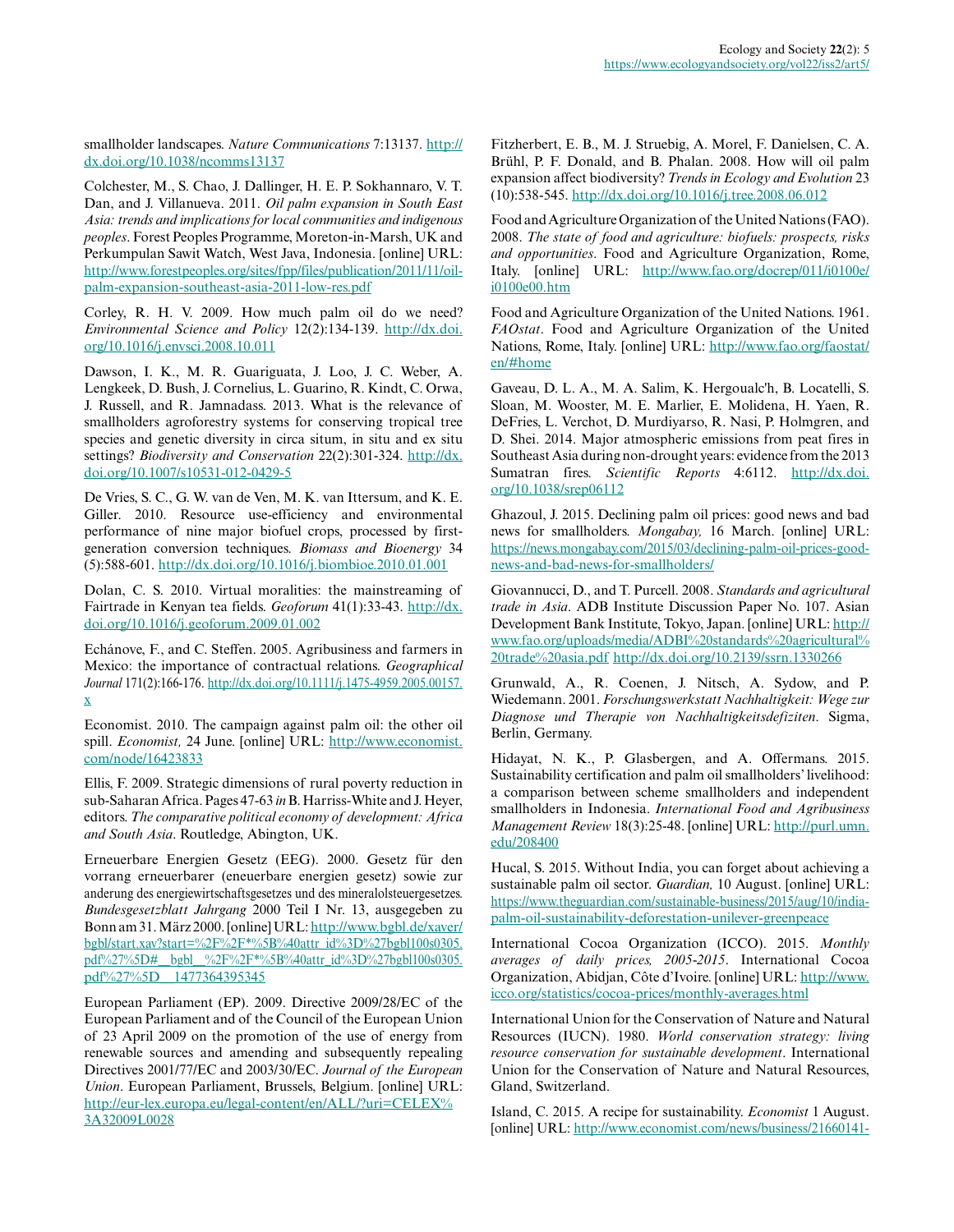[palm-oil-firms-are-trying-go-green-governments-could-do-more](http://www.economist.com/news/business/21660141-palm-oil-firms-are-trying-go-green-governments-could-do-more-help-recipe)[help-recipe](http://www.economist.com/news/business/21660141-palm-oil-firms-are-trying-go-green-governments-could-do-more-help-recipe) 

Ismail, A., M. A. Simeh, and M. M. Noor. 2003. The production cost of oil palm fresh fruit bunches: the case of independent smallholders in Johor. *Oil Palm Industry Economic Journal* 3 (1):1-7. [online] URL: [https://www.yumpu.com/en/document/](https://www.yumpu.com/en/document/view/19281709/the-production-cost-of-oil-palm-fresh-fruit-bunches-the-case-of-) [view/19281709/the-production-cost-of-oil-palm-fresh-fruit-bunches](https://www.yumpu.com/en/document/view/19281709/the-production-cost-of-oil-palm-fresh-fruit-bunches-the-case-of-)[the-case-of-](https://www.yumpu.com/en/document/view/19281709/the-production-cost-of-oil-palm-fresh-fruit-bunches-the-case-of-)

Izac, A.-M. N., and M. J. Swift. 1994. On agricultural sustainability and its measurement in small-scale farming in sub-Saharan Africa. *Ecological Economics* 11(2):105-125. [http://dx.](http://dx.doi.org/10.1016%2F0921-8009%2894%2990022-1) [doi.org/10.1016/0921-8009\(94\)90022-1](http://dx.doi.org/10.1016%2F0921-8009%2894%2990022-1) 

Jacobson, P. 2015. Palm giants ask Indonesian government to clear path toward sustainability. *Mongabay,* 1 May. [online] URL: [http://news.mongabay.com/2015/05/palm-giants-ask-indonesian](http://news.mongabay.com/2015/05/palm-giants-ask-indonesian-govt-to-clear-path-toward-sustainability/)[govt-to-clear-path-toward-sustainability/](http://news.mongabay.com/2015/05/palm-giants-ask-indonesian-govt-to-clear-path-toward-sustainability/) 

Jantarasami, L. C., J. J. Lawler, and C. W. Thomas. 2010. Institutional barriers to climate change adaptation in U.S. national parks and forests. *Ecology and Society* 15(4):33. [online] URL:<http://www.ecologyandsociety.org/vol15/iss4/art33/>

Kaplinsky, R., A. Terheggen, and J. Tijaja. 2010. *What happen's when the market shifts to China. The Gabon timber and Thai cassava value chains*. The World Bank, Poverty Reduction and Economic Management Network, International Trade Department, Washington, D.C., USA. [online] URL: [http://documents.](http://documents.worldbank.org/curated/en/859011468011755367/pdf/WPS5206.pdf) [worldbank.org/curated/en/859011468011755367/pdf/WPS5206.pdf](http://documents.worldbank.org/curated/en/859011468011755367/pdf/WPS5206.pdf)

Kell, G. 2014. Five trends that show corporate responsibility is here to stay. *Guardian,* 13 August. [online] URL: [http://www.](http://www.theguardian.com/sustainable-business/blog/five-trends-corporate-social-responsbility-global-movement) [theguardian.com/sustainable-business/blog/five-trends-corporate](http://www.theguardian.com/sustainable-business/blog/five-trends-corporate-social-responsbility-global-movement)[social-responsbility-global-movement](http://www.theguardian.com/sustainable-business/blog/five-trends-corporate-social-responsbility-global-movement)

Koczberski, G., and G. N. Curry. 2005. Making a living: land pressures and changing livelihood strategies among oil palm settlers in Papua New Guinea. *Agricultural Systems* 85 (3):324-339. [http://dx.doi.org/10.1016/j.agsy.2005.06.014](http://dx.doi.org/10.1016%2Fj.agsy.2005.06.014)

Koh, L. P., and D. S. Wilcove. 2008. Is oil palm agriculture really destroying tropical biodiversity? *Conservation Letters* 1(2):60-64. [http://dx.doi.org/10.1111/j.1755-263X.2008.00011.x](http://dx.doi.org/10.1111%2Fj.1755-263X.2008.00011.x) 

Kremen, C., and A. Miles. 2012. Ecosystem services in biologically diversified versus conventional farming systems: benefits, externalities, and trade-offs. *Ecology and Society* 17 (4):40. [http://dx.doi.org/10.5751/es-05035-170440](http://dx.doi.org/10.5751%2Fes-05035-170440) 

Kwan, A. Y.-H. 1980. Rural development in Malaysia - Issues and problems confronting MADA, FELDA and RISDA1. *Asian Journal of Social Science* 8(1):64-86. [http://dx.doi.](http://dx.doi.org/10.1163%2F156853180X00067) [org/10.1163/156853180X00067](http://dx.doi.org/10.1163%2F156853180X00067)

Lam, M. K., K. T. Tan, K. T. Lee, and A. R. Mohamed. 2009. Malaysian palm oil: surviving the food versus fuel dispute for a sustainable future. *Renewable and Sustainable Energy Reviews* 13 (6):1456-1464. [http://dx.doi.org/10.1016/j.rser.2008.09.009](http://dx.doi.org/10.1016%2Fj.rser.2008.09.009)

Lane, J. 2016. Biofuels mandates around the world. *Biofuels Digest* 3 January. [online] URL: [http://www.biofuelsdigest.com/](http://www.biofuelsdigest.com/bdigest/2016/01/03/biofuels-mandates-around-the-world-2016/) [bdigest/2016/01/03/biofuels-mandates-around-the-world-2016/](http://www.biofuelsdigest.com/bdigest/2016/01/03/biofuels-mandates-around-the-world-2016/) 

Laurance, W. F., L. P. Koh, R. Butler, N. S. Sodhi, C. J. A. Bradshaw, J. D. Neidel, H. Consunji, and J. Mateo Vega. 2010. Improving the performance of the roundtable on sustainable palm oil for nature conservation. *Conservation Biology* 24(2):377-381. [http://dx.doi.org/10.1111/j.1523-1739.2010.01448.x](http://dx.doi.org/10.1111%2Fj.1523-1739.2010.01448.x) 

Lee, J. S. H., J. Ghazoul, K. Obidzinski, and L. P. Koh. 2014. Oil palm smallholder yields and incomes constrained by harvesting practices and type of smallholder management in Indonesia. *Agronomy for Sustainable Development* 34(2):501-513. [http://dx.](http://dx.doi.org/10.1007%2Fs13593-013-0159-4) [doi.org/10.1007/s13593-013-0159-4](http://dx.doi.org/10.1007%2Fs13593-013-0159-4) 

Lee, Y. F., F. R. Chia, M. Anuar, R. C. Ong, and M. Ajik. 2005. The use of Laran and Binuang for forest plantations and intercropping with oil palm in Sabah. *Sepilok Bulletin* 3:1-13. [online] URL: <http://www.mycite.my/en/files/article/62249>

Lehmann, J. 2007. A handful of carbon. *Nature* 447 (7141):143-144. [http://dx.doi.org/10.1038/447143a](http://dx.doi.org/10.1038%2F447143a) 

Levin, J., G. Ng, D. Fortes, S. Garcia, and S. Lacey. 2012. Profitability and sustainability in palm-oil production. Analysis of incremental financial costs and benefits of RSPO compliance. World Wildlife Fund, Washington, D.C., USA. [online] URL: <https://www.rspo.org/publications/download/47ddf731d851469>

Linder, J. M., and R. E. Palkovitz. 2016. The threat of industrial oil palm expansion to primates and their habitats. Pages 21-45 *in* M. T. Waller, editor. *Ethnoprimatology: primate conservation in the 21st century*. Springer, Berlin, Germany. [http://dx.doi.](http://dx.doi.org/10.1007%2F978-3-319-30469-4_2) [org/10.1007/978-3-319-30469-4\\_2](http://dx.doi.org/10.1007%2F978-3-319-30469-4_2) 

Majid Cooke, F. 2012. In the name of poverty alleviation: experiments with oil palm smallholders and customary land in Sabah, Malaysia. *Asia Pacific Viewpoint* 53(3):240-253. [http://dx.](http://dx.doi.org/10.1111%2Fj.1467-8373.2012.01490.x) [doi.org/10.1111/j.1467-8373.2012.01490.x](http://dx.doi.org/10.1111%2Fj.1467-8373.2012.01490.x)

Malaysia Economic Planning Unit (EPU). 2014. *Gini coefficient by ethnic group, strata and state, Malaysia, 1970-2014*.Malaysia Economic Planning Unit, Putrajaya, Malaysia. [online] URL: [http://www.epu.gov.my/en/content/table-6-gini-coefficient-ethnic](http://www.epu.gov.my/en/content/table-6-gini-coefficient-ethnic-group-strata-and-state-malaysia-1970-2014)[group-strata-and-state-malaysia-1970-2014](http://www.epu.gov.my/en/content/table-6-gini-coefficient-ethnic-group-strata-and-state-malaysia-1970-2014) 

Malaysia Productivity Corporation. 2014. *Reducing unnecessary regulatory burdens on business: growing oil palm.* Malaysia Productivity Corporation, Petaling Jaya, Selangor, Malaysia. [online] [http://www.mpc.gov.my/wp-content/uploads/2016/04/](http://www.mpc.gov.my/wp-content/uploads/2016/04/Recommendation-Report-RURB-Growing-Oil-Palm.pdf) [Recommendation-Report-RURB-Growing-Oil-Palm.pdf](http://www.mpc.gov.my/wp-content/uploads/2016/04/Recommendation-Report-RURB-Growing-Oil-Palm.pdf)

McCarthy, J. F. 2010. Processes of inclusion and adverse incorporation: oil palm and agrarian change in Sumatra, Indonesia. *Journal of Peasant Studies* 37(4):821-850. [http://dx.](http://dx.doi.org/10.1080%2F03066150.2010.512460) [doi.org/10.1080/03066150.2010.512460](http://dx.doi.org/10.1080%2F03066150.2010.512460) 

McCarthy, J. F., P. Gillespie, and Z. Zen. 2012. Swimming upstream: local Indonesian production networks in "globalized" palm oil production. *World Development* 40(3):555-569. [http://dx.](http://dx.doi.org/10.1016%2Fj.worlddev.2011.07.012) [doi.org/10.1016/j.worlddev.2011.07.012](http://dx.doi.org/10.1016%2Fj.worlddev.2011.07.012)

McCarthy, J., and Z. Zen. 2010. Regulating the oil palm boom: assessing the effectiveness of environmental governance approaches to agro-industrial pollution in Indonesia. *Law and Policy* 32(1):153-179. [http://dx.doi.org/10.1111/j.1467-9930.2009.00312.](http://dx.doi.org/10.1111%2Fj.1467-9930.2009.00312.x) [x](http://dx.doi.org/10.1111%2Fj.1467-9930.2009.00312.x) 

Miccolis, A., S. S. Vasconcelos, D. C. Castellani, O. R. Kato, W. R. D. Carvalho, and A. C. D. Silva. 2014. Oil palm and agroforestry systems: coupling yields with environmental services, an experiment in the Brazilian Amazon. Pages 114-115 *in World*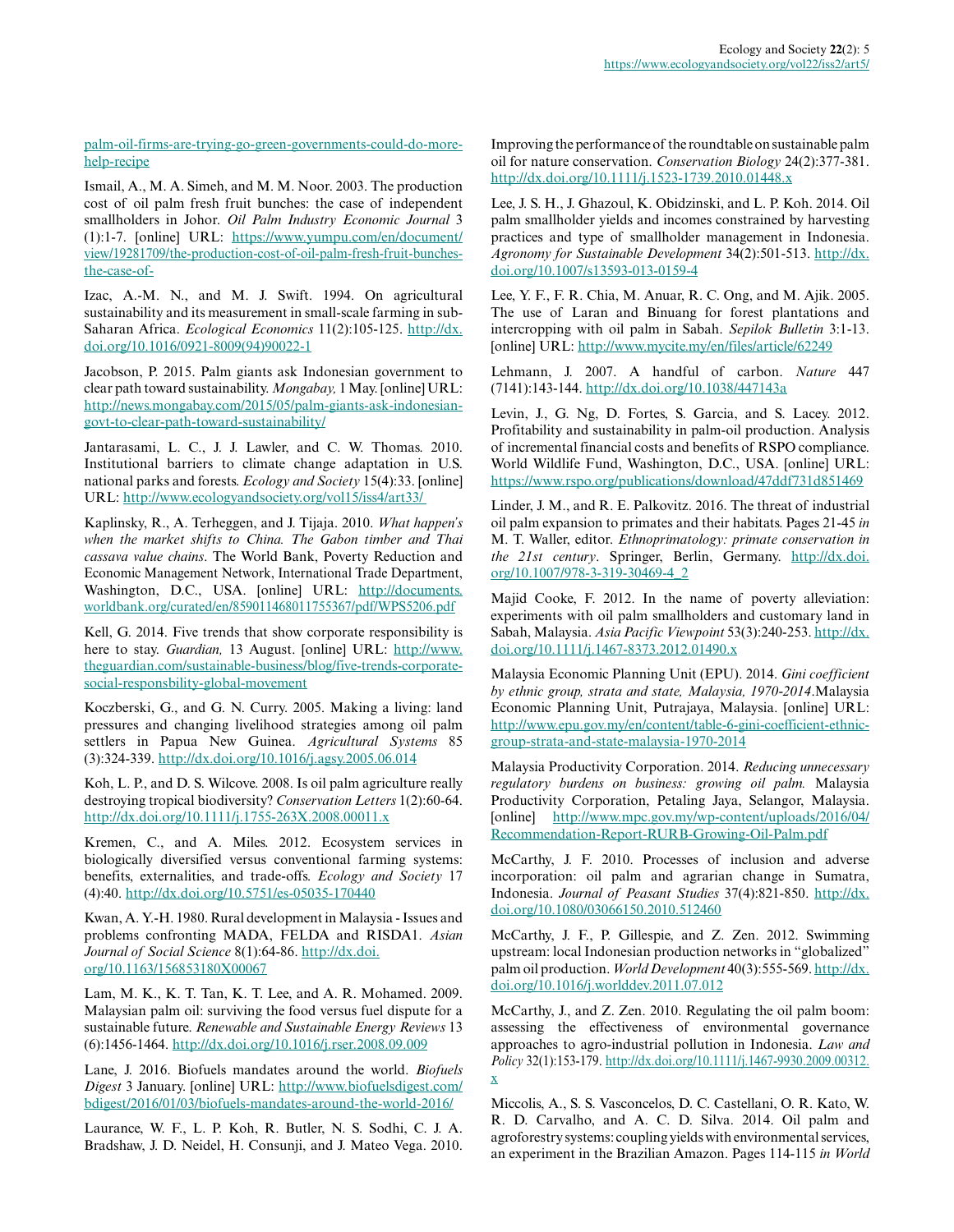*congress on agroforestry, Delhi 2014*. World Agroforestry Centre, Nairobi, Kenya.

Molenaar, J. W., M. Persch-Orth, S. Lord, C. Taylor, and J. Harms. 2013. *Diagnostic study on Indonesian oil palm smallholders: developing a better understanding of their performance and potential*. International Finance Corporation, World Bank Group, Washington, D.C., USA. [online] URL: [http://www.](http://www.aidenvironment.org/media/uploads/documents/201309_IFC2013_Diagnostic_Study_on_Indonesian_Palm_Oil_Smallholders.pdf) [aidenvironment.org/media/uploads/documents/201309\\_IFC201](http://www.aidenvironment.org/media/uploads/documents/201309_IFC2013_Diagnostic_Study_on_Indonesian_Palm_Oil_Smallholders.pdf) [3\\_Diagnostic\\_Study\\_on\\_Indonesian\\_Palm\\_Oil\\_Smallholders.pdf](http://www.aidenvironment.org/media/uploads/documents/201309_IFC2013_Diagnostic_Study_on_Indonesian_Palm_Oil_Smallholders.pdf)

Nikoloyuk, J., T. R. Burns, and R. de Man. 2010. The promise and limitations of partnered-governance: the case of sustainable palm oil. Corporate Governance: *International Journal of Business in Society* 10(1):59-72. [http://dx.doi.org/10.1108/14720](http://dx.doi.org/10.1108%2F14720701011021111) [701011021111](http://dx.doi.org/10.1108%2F14720701011021111)

Obidzinski, K., I. Takahashi, A. Dermawan, H. Komarudin, and A. Andrianto. 2013. Can large-scale land acquisition for agrodevelopment in Indonesia be managed sustainably? *Land Use Policy* 30(1):952-965. [http://dx.doi.org/10.1016/j.landusepol.2012.06.018](http://dx.doi.org/10.1016%2Fj.landusepol.2012.06.018)

Omann, I., and J. H. Spangenberg. 2002. Assessing social sustainability: the social dimension of sustainability in a socioeconomic scenario. Pages 1-20 *in 7th Biennial conference of the International Society for Ecological Economics*. International Society for Ecological Economics, Washington, D.C., USA. [online] URL: [http://web205.vbox-01.inode.at/Data/personendaten/](http://web205.vbox-01.inode.at/Data/personendaten/io/Sousse2002.pdf) [io/Sousse2002.pdf](http://web205.vbox-01.inode.at/Data/personendaten/io/Sousse2002.pdf)

Parrilli, M. D., K. Nadvi, and H. W.-C. Yeung. 2013. Local and regional development in global value chains, production networks and innovation networks: a comparative review and the challenges for future research. *European Planning Studies* 21 (7):967-988. [http://dx.doi.org/10.1080/09654313.2013.733849](http://dx.doi.org/10.1080%2F09654313.2013.733849) 

Peattie, K. 2001. Towards sustainability: the third age of green marketing. *Marketing Review* 2(2):129-146. [http://dx.doi.](http://dx.doi.org/10.1362%2F1469347012569869) [org/10.1362/1469347012569869](http://dx.doi.org/10.1362%2F1469347012569869)

Rahman, A., R. Abdullah, F. M. Shariff, and M. A. Simeh. 2008. The Malaysian palm oil supply chain: the role of the independent smallholder. *Oil Palm Industry Economic Journal* 8(2):17-27.

Reardon, T., and S. A. Vosti. 1995. Links between rural poverty and the environment in developing countries: asset categories and investment poverty. *World Development* 23(9):1495-1506. [http://](http://dx.doi.org/10.1016%2F0305-750x%2895%2900061-g) [dx.doi.org/10.1016/0305-750x\(95\)00061-g](http://dx.doi.org/10.1016%2F0305-750x%2895%2900061-g) 

Rist, L., L. Feintrenie, and P. Levang. 2010. The livelihood impacts of oil palm: smallholders in Indonesia. *Biodiversity and Conservation* 19(4):1009-1024. [http://dx.doi.org/10.1007/s10531-010-9815](http://dx.doi.org/10.1007%2Fs10531-010-9815-z) [z](http://dx.doi.org/10.1007%2Fs10531-010-9815-z) 

Roche, B. B., and J. F. Jakub. 2014. The economics of mutuality. Pages 16-18 *in* S. M. Badger, II, editor. *Brewery Journal*. Freuds, London, UK. [online] URL: [http://www.freuds.com/sites/](http://www.freuds.com/sites/default/files/brewery-journal-three_0.pdf) [default/files/brewery-journal-three\\_0.pdf](http://www.freuds.com/sites/default/files/brewery-journal-three_0.pdf)

Roshetko, J. M., R. D. Lasco, and M. S. D. Angeles. 2007. Smallholder agroforestry systems for carbon storage. *Mitigation and Adaptation Strategies for Global Change* 12:219-242. [http://](http://dx.doi.org/10.1007/s11027-005-9010-9) [dx.doi.org/10.1007/s11027-005-9010-9](http://dx.doi.org/10.1007/s11027-005-9010-9) 

Roundtable on Sustainable Palm Oil (RSPO). 2013. *RSPO principles and criteria for sustainable palm oil production*.

Roundtable on Sustainable Palm Oil, Kuala Lumpur, Malaysia. [online] URL: [http://www.rspo.org/publications/](http://www.rspo.org/publications/download/224fa0187afb4b7) [download/224fa0187afb4b7](http://www.rspo.org/publications/download/224fa0187afb4b7) 

Roundtable on Sustainable Palm Oil (RSPO). 2014. *Members*. Roundtable on Sustainable Palm Oil, Kuala Lumpur, Malaysia. [online] URL:<http://www.rspo.org/members/all>

Roundtable on Sustainable Palm Oil (RSPO). 2015*a*. *About us*. Roundtable on Sustainable Palm Oil, Kuala Lumpur, Malaysia. [online] URL: <http://www.rspo.org/about>

Roundtable on Sustainable Palm Oil (RSPO). 2015*b*. *Supply chain certificate holders*. Roundtable on Sustainable Palm Oil, Kuala Lumpur, Malaysia. [online] URL: [http://www.rspo.org/](http://www.rspo.org/certification/supply-chain-certificate-holders/) [certification/supply-chain-certificate-holders/](http://www.rspo.org/certification/supply-chain-certificate-holders/)

Roundtable on Sustainable Palm Oil (RSPO). 2015*c*. RSPOcertified smallholders: growing from strength to strength. *RSPO News,* 29 September. [online] URL: [http://www.rspo.org/news](http://www.rspo.org/news-and-events/news/rspocertified-smallholders-growing-from-strength-to-strength)[and-events/news/rspocertified-smallholders-growing-from-strength](http://www.rspo.org/news-and-events/news/rspocertified-smallholders-growing-from-strength-to-strength)[to-strength](http://www.rspo.org/news-and-events/news/rspocertified-smallholders-growing-from-strength-to-strength)

Sandker, M., A. Suwarno, and B. M. Campbell. 2007. Will forests remain in the face of oil palm expansion? Simulating change in Malinau, Indonesia. *Ecology and Society* 12(2):37. [online] URL: <http://www.ecologyandsociety.org/vol12/iss2/art37/> [http://dx.doi.](http://dx.doi.org/10.5751%2Fes-02292-120237) [org/10.5751/es-02292-120237](http://dx.doi.org/10.5751%2Fes-02292-120237)

SarVision. 2011. *Impact of oil palm plantations on peatland conversion in Sarawak 2005-2010*. Summary report Commissioned by Wetlands International. Wetlands International, Wageningen, The Netherlands. [online] URL: [http://archive.wetlands.org/](http://archive.wetlands.org/Portals/0/publications/Report/Sarvision%20Sarawak%20Report%20Final%20for%20Web.pdf) [Portals/0/publications/Report/Sarvision%20Sarawak%20Report%](http://archive.wetlands.org/Portals/0/publications/Report/Sarvision%20Sarawak%20Report%20Final%20for%20Web.pdf) [20Final%20for%20Web.pdf](http://archive.wetlands.org/Portals/0/publications/Report/Sarvision%20Sarawak%20Report%20Final%20for%20Web.pdf)

Schouten, G., and P. Glasbergen. 2011. Creating legitimacy in global private governance: the case of the Roundtable on Sustainable Palm Oil. *Ecological Economics* 70(11):1891-1899. [http://dx.doi.org/10.1016/j.ecolecon.2011.03.012](http://dx.doi.org/10.1016%2Fj.ecolecon.2011.03.012)

Shannon, M. A., and C. H. Schmidt. 2002. Theoretical approaches to understanding intersectoral policy integration. *Cross-Sectoral Policy Impacts on Forests* 46:15-26.

Sharma, M. 2013. Sustainability in the cultivation of oil palmissues and prospects for the industry. *Journal of Oil Palm, Environment and Health* 4:47-68. [online] URL: [http://jopeh.com.](http://jopeh.com.my/index.php/jopecommon/article/viewFile/66/103) [my/index.php/jopecommon/article/viewFile/66/103](http://jopeh.com.my/index.php/jopecommon/article/viewFile/66/103)

Sheargold, E., and A. D. Mitchell. 2011. Oils ain't oils: product labelling, palm oil and the WTO. *Melbourne Journal of International Law* 12:396.

Sime Darby. 2014. *Palm oil facts and figures*. Sime Darby, Kuala Lumpur, Malaysia. [online] URL: [http://www.simedarby.com/](http://www.simedarby.com/upload/Palm_Oil_Facts_and_Figures.pdf) [upload/Palm\\_Oil\\_Facts\\_and\\_Figures.pdf](http://www.simedarby.com/upload/Palm_Oil_Facts_and_Figures.pdf)

Simeh, A., and T. M. A. T. Ahmad. 2001. The case study on the Malaysian palm oil. Pages 3-5 *in Regional workshop on commodity export diversification and poverty reduction in South and South-East Asia Bangkok, April 2001*. United Nations Conference on Trade and Management (UNCTAD), Geneva, Switzerland. [online] URL: [https://imm-gsm.s3.amazonaws.com/docs/](https://imm-gsm.s3.amazonaws.com/docs/Assignment_Q_2012_1/ASM401_palmoil.pdf) Assignment Q\_2012\_1/ASM401\_palmoil.pdf